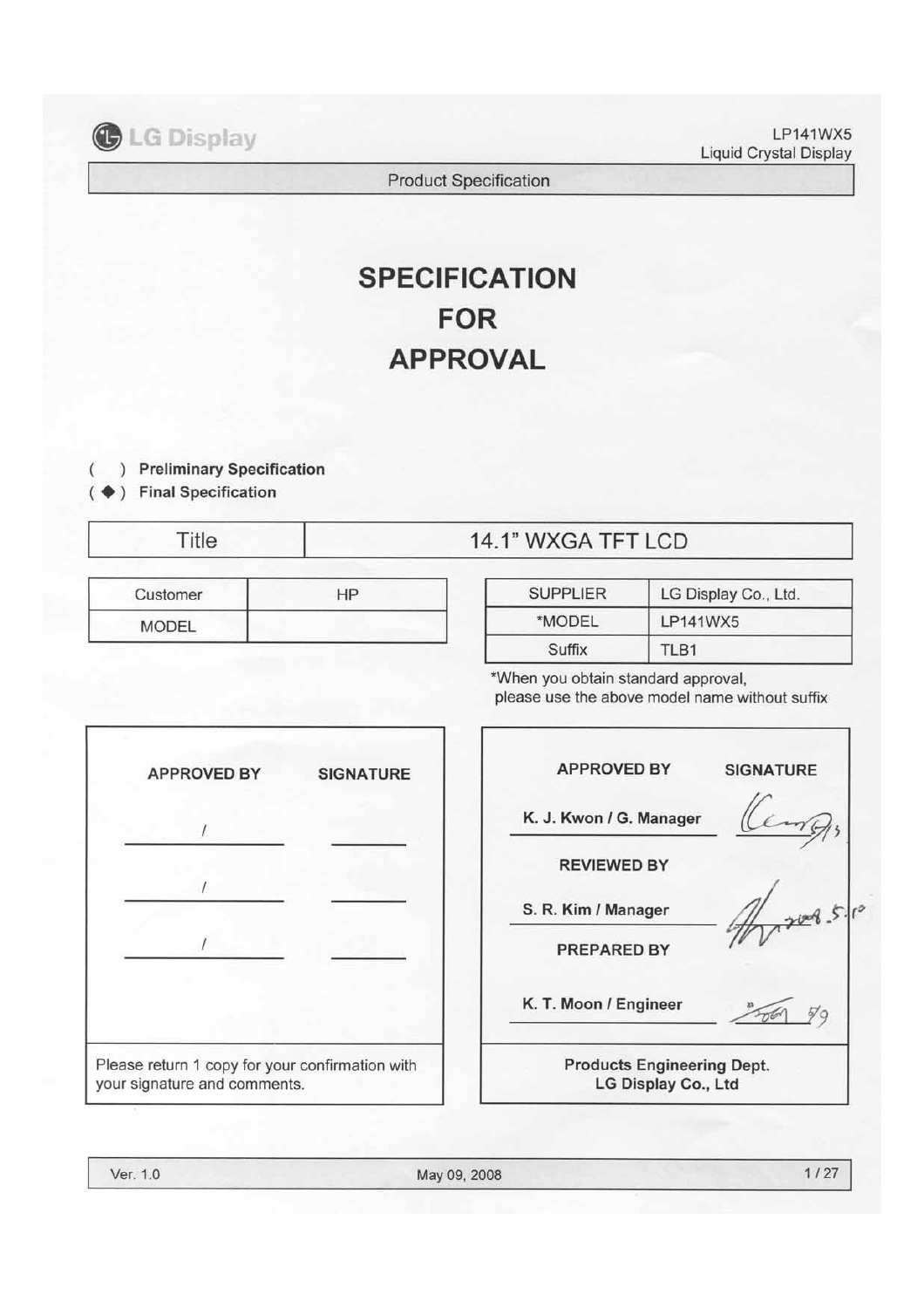

## **Contents**

| <b>No</b> | <b>ITEM</b>                                             | Page           |
|-----------|---------------------------------------------------------|----------------|
|           | <b>COVER</b>                                            | 1              |
|           | <b>CONTENTS</b><br>.                                    | $\overline{2}$ |
|           | <b>RECORD OF REVISIONS</b>                              | 3              |
| 1         | <b>GENERAL DESCRIPTION</b>                              | 4              |
| 2         | ABSOLUTE MAXIMUM RATINGS                                | 5              |
| 3         | ELECTRICAL SPECIFICATIONS                               |                |
| $3 - 1$   | ELECTRICAL CHARACTREISTICS                              | 6              |
| $3 - 2$   | INTERFACE CONNECTION                                    | 7              |
| $3-3$     | <b>LVDS SIGNAL TIMING SPECIFICATIONS</b>                | 8              |
| $3 - 4$   | SIGNAL TIMING SPECIFICATIONS                            | 10             |
| $3-5$     | SIGNAL TIMING WAVEFORMS                                 | 10             |
| $3-6$     | COLOR INPUT DATA REFERNECE                              | 11             |
| $3 - 7$   | POWER SEQUENCE                                          | 12             |
| 4         | OPTICAL SFECIFICATIONS                                  | 13             |
| 5         | MECHANICAL CHARACTERISTICS                              | 16             |
| 6         | <b>RELIABLITY</b>                                       | 20             |
| 7         | INTERNATIONAL STANDARDS                                 |                |
| $7 - 1$   | <b>SAFETY</b>                                           | 21             |
| $7 - 2$   | EMC                                                     | 21             |
| 8         | <b>PACKING</b>                                          |                |
| $8 - 1$   | DESIGNATION OF LOT MARK                                 | 22             |
| $8 - 2$   | <b>PACKING FORM</b>                                     | 22             |
| 9         | <b>PRECAUTIONS</b>                                      | 23             |
| Α         | APPENDIX. Enhanced Extended Display Identification Data | 25             |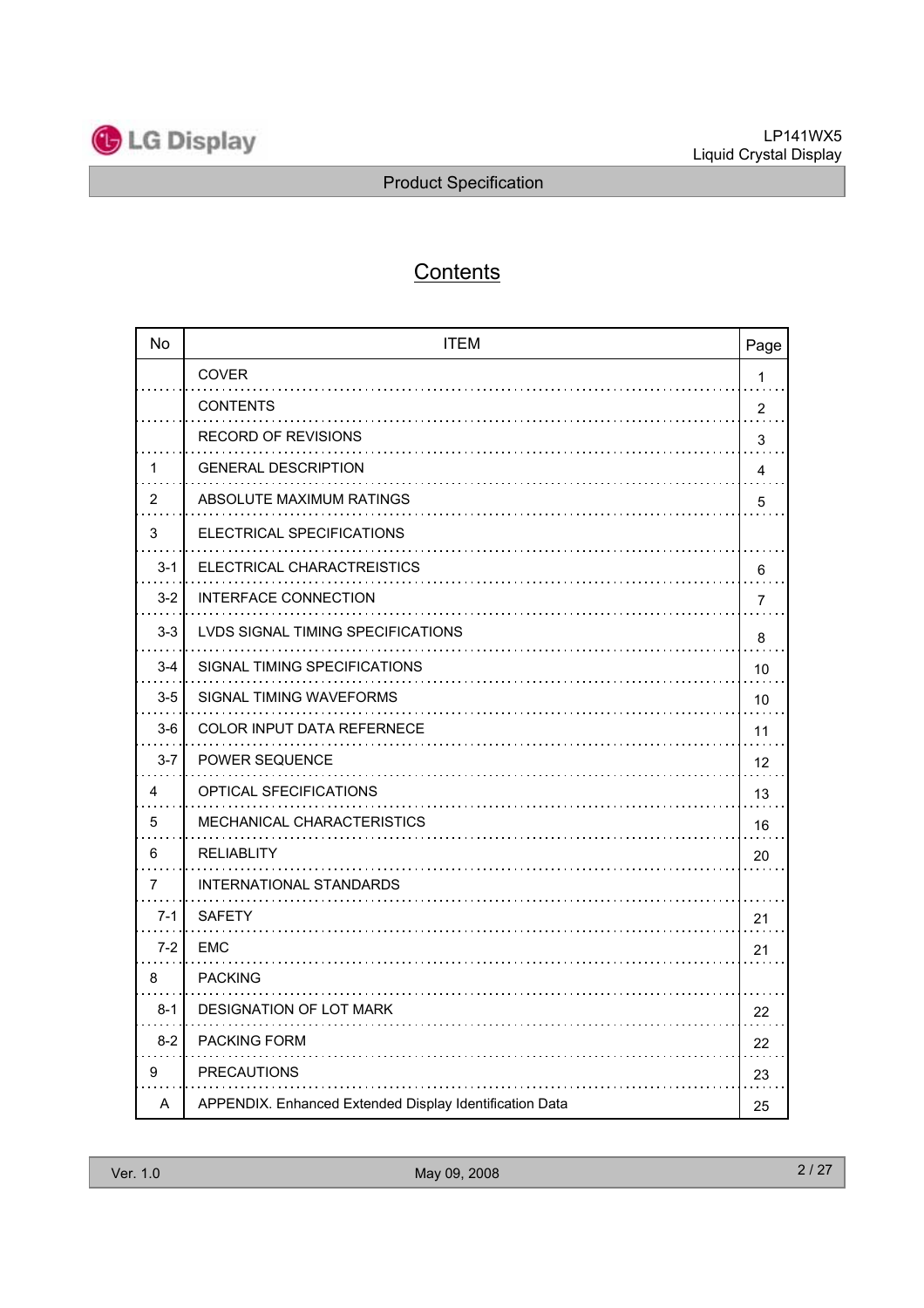

### **RECORD OF REVISIONS**

|         | Revision No   Revision Date | Page           | Description                                    | <b>EDID</b><br>ver |
|---------|-----------------------------|----------------|------------------------------------------------|--------------------|
| $0.0\,$ | Jan. 23. 2008               | All            | <b>First Draft (Preliminary Specification)</b> |                    |
| 0.1     | Mar. 17. 2008               | $\,6\,$        | Update the "Electrical characteristic"         |                    |
|         |                             | 10             | Update the [Table5. Timing table.]             |                    |
|         |                             | 14             | Update the "Gray scale specification"          |                    |
|         |                             | 13             | Update the "Optical characteristic"            |                    |
|         |                             | $17 - 19$      | Update the Mechanical Drawing                  |                    |
| 1.0     | May 09. 2008                | $\mathsf{All}$ | Final specification                            |                    |
|         |                             |                |                                                |                    |
|         |                             |                |                                                |                    |
|         |                             |                |                                                |                    |
|         |                             |                |                                                |                    |
|         |                             |                |                                                |                    |
|         |                             |                |                                                |                    |
|         |                             |                |                                                |                    |
|         |                             |                |                                                |                    |
|         |                             |                |                                                |                    |
|         |                             |                |                                                |                    |
|         |                             |                |                                                |                    |
|         |                             |                |                                                |                    |
|         |                             |                |                                                |                    |
|         |                             |                |                                                |                    |
|         |                             |                |                                                |                    |
|         |                             |                |                                                |                    |
|         |                             |                |                                                |                    |
|         |                             |                |                                                |                    |
|         |                             |                |                                                |                    |
|         |                             |                |                                                |                    |
|         |                             |                |                                                |                    |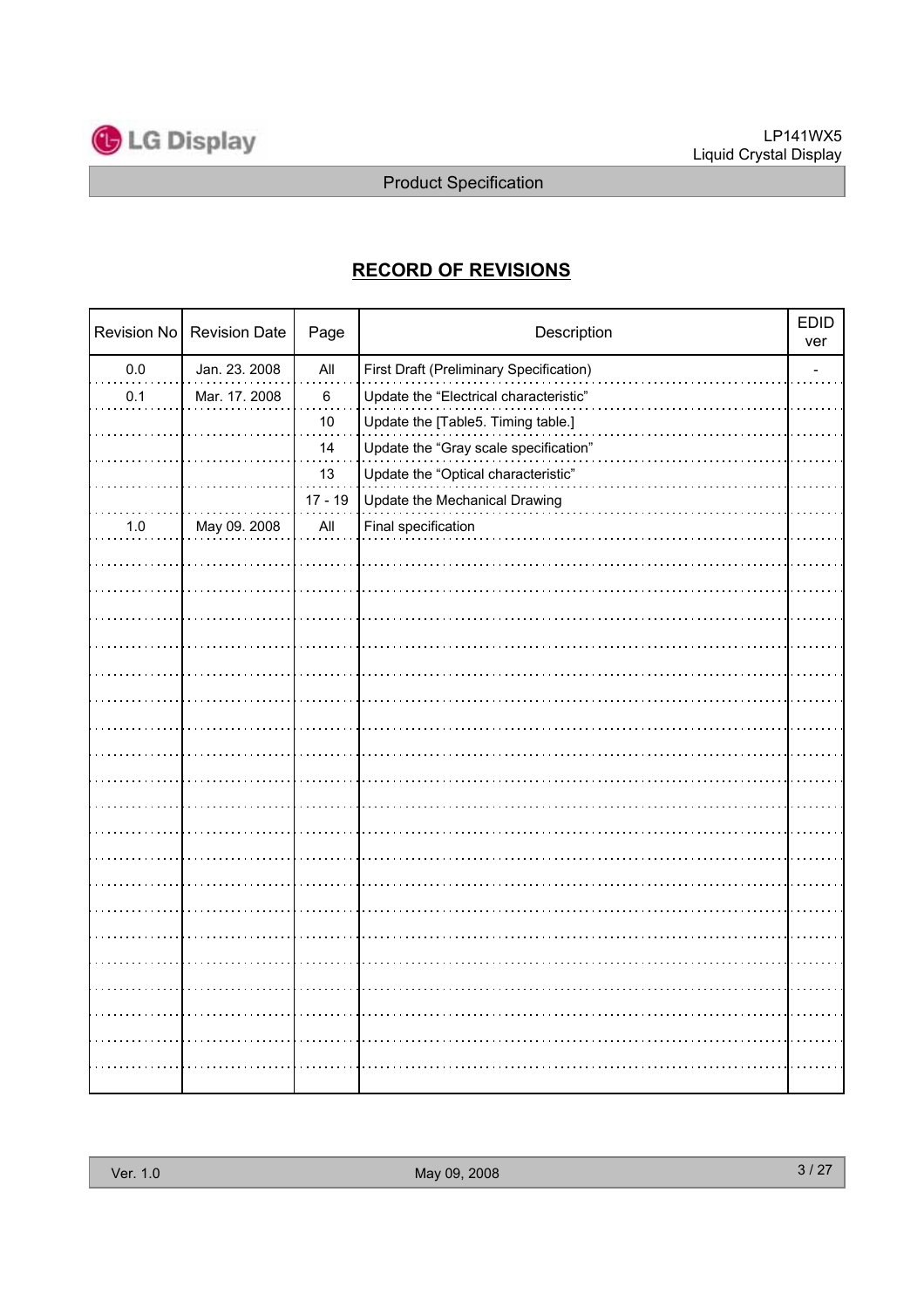

#### **1. General Description**

The LP141WX5 is a Color Active Matrix Liquid Crystal Display with an integral LED backlight system. The matrix employs a-Si Thin Film Transistor as the active element. It is a transmissive type display operating in the normally white mode. This TFT-LCD has 14.1 inches diagonally measured active display area with WXGA resolution(1280 horizontal by 800 vertical pixel array). Each pixel is divided into Red, Green and Blue sub-pixels or dots which are arranged in vertical stripes. Gray scale or the brightness of the sub-pixel color is determined with a 6-bit gray scale signal for each dot, thus, presenting a palette of more than 262,144 colors.

The LP141WX5 has been designed to apply the interface method that enables low power, high speed, low EMI.

The LP141WX5 is intended to support applications where thin thickness, low power are critical factors and graphic displays are important. In combination with the vertical arrangement of the sub-pixels, the LP141WX5 characteristics provide an excellent flat display for office automation products such as Notebook PC.



#### **General Features**

| Active Screen Size            | 14.1 inches diagonal                                                        |
|-------------------------------|-----------------------------------------------------------------------------|
| Outline Dimension             | 319.5(H) $\times$ 206.5(V) $\times$ .5.5(D, Max.) [mm]                      |
| <b>Pixel Pitch</b>            | 0.2373mm $\times$ 0.2373 mm                                                 |
| <b>Pixel Format</b>           | 1280 horiz. By 800 vert. Pixels RGB strip arrangement                       |
| Color Depth                   | 6-bit. 262,144 colors                                                       |
| Luminance, White              | 220 $cd/m^2$ (Typ.5 point)                                                  |
| <b>Power Consumption</b>      | Total 4.2 Watt(Typ.) @ LCM circuit 1.2 Watt (Typ.), LED B/L 3.0 Watt (Typ.) |
| Weight                        | 360g (Max.)                                                                 |
| <b>Display Operating Mode</b> | Transmissive mode, normally white                                           |
| Surface Treatment             | Glare treatment of the front polarizer                                      |
| <b>RoHS Comply</b>            | Yes                                                                         |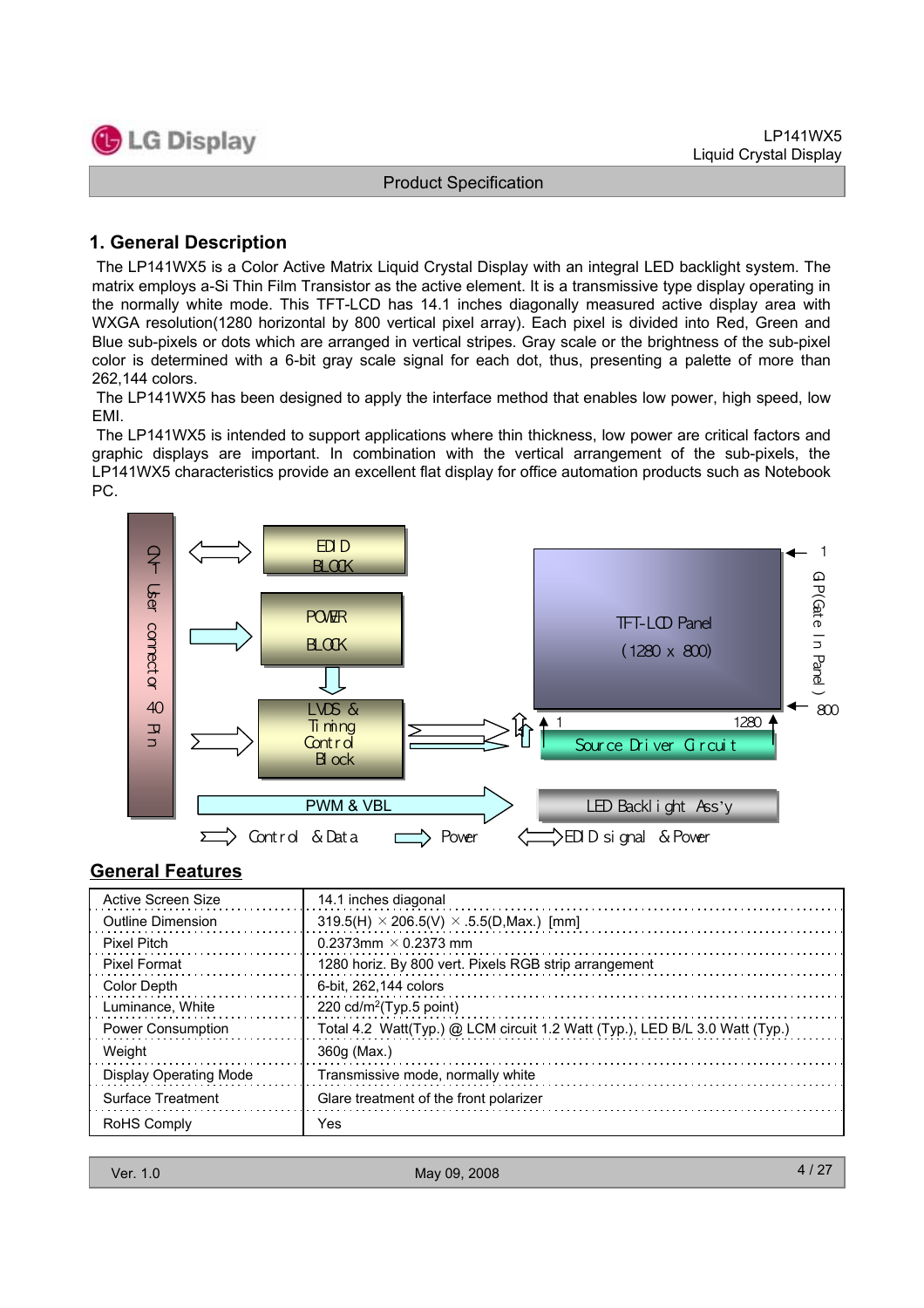

#### **2. Absolute Maximum Ratings**

The following are maximum values which, if exceeded, may cause faulty operation or damage to the unit.

| Parameter                         |             |        | Values | Units | <b>Notes</b>            |  |  |
|-----------------------------------|-------------|--------|--------|-------|-------------------------|--|--|
|                                   | Symbol      | Min    | Max    |       |                         |  |  |
| Power Input Voltage               | VCC         | $-0.3$ | 4.0    | Vdc   | at $25 \pm 5^{\circ}$ C |  |  |
| <b>Operating Temperature</b>      | TOP         |        | 50     |       |                         |  |  |
| Storage Temperature               | <b>HST</b>  | $-20$  | 60     |       |                         |  |  |
| <b>Operating Ambient Humidity</b> | <b>HOP</b>  | 10     | 90     | %RH   |                         |  |  |
| Storage Humidity                  | <b>H</b> st |        | 90     | %RH   |                         |  |  |

#### **Table 1. ABSOLUTE MAXIMUM RATINGS**

Note : 1. Temperature and relative humidity range are shown in the figure below. Wet bulb temperature should be  $39^{\circ}$ C Max, and no condensation of water.



**Dry Bulb Temperature [**℃ **]**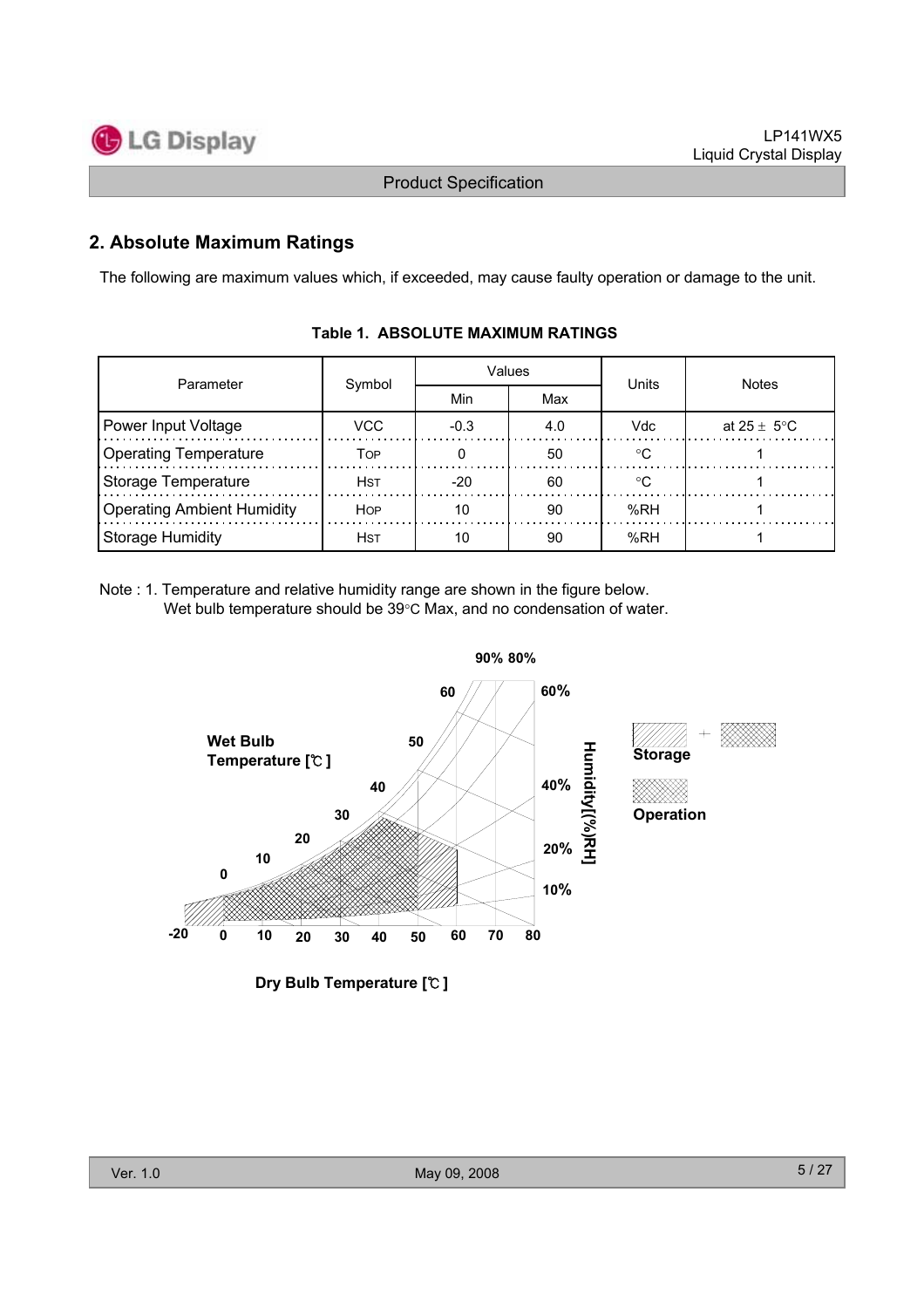

#### **3. Electrical Specifications**

#### **3-1. Electrical Characteristics**

The LP141WX5 requires two power inputs. One is employed to power the LCD electronics and to drive the TFT array and liquid crystal. The second input which powers the LED BL.

| Parameter                           | Symbol              |        | Unit | <b>Notes</b> |            |                |  |
|-------------------------------------|---------------------|--------|------|--------------|------------|----------------|--|
|                                     |                     | Min    | Typ  | Max          |            |                |  |
| MODULE:                             |                     |        |      |              |            |                |  |
| Power Supply Input Voltage          | <b>VCC</b>          | 3.0    | 3.3  | 3.6          | $V_{DC}$   |                |  |
| Power Supply Input Current          | $I_{\rm CC}$        | 315    | 370  | 425          | mA         |                |  |
| <b>Power Consumption</b>            | Pc                  | 1.04   | 1.22 | 1.40         | Watt       |                |  |
| Differential Impedance              | Zm                  | 90     | 100  | 110          | Ohm        | $\overline{2}$ |  |
| LED Backlight ( With LED Driver ) : |                     |        |      |              |            |                |  |
| <b>LED Driver Voltage</b>           | V <sub>DRIVER</sub> |        | 12   |              | v          |                |  |
| <b>Operating Voltage</b>            | $V_{LED}$           |        | 25.6 | 27.2         | V          |                |  |
| <b>Power Consumption</b>            | $P_{BL}$            |        | 3.0  | 3.3          | Watt       | 4              |  |
| PWM frequency of LED Driver         |                     |        | 200  |              | Hz         |                |  |
| Life Time                           |                     | 12.000 |      |              | <b>Hrs</b> | 5              |  |

#### **Table 2. ELECTRICAL CHARACTERISTICS**

#### Note)

1. The specified current and power consumption are under the Vcc = 3.3V , 25℃ , fv = 60Hz condition whereas Mosaic pattern is displayed and fv is the frame frequency.



- 2. This impedance value is needed to proper display and measured form LVDS Tx to the mating connector.
- 3. The typical operating current is for the typical surface luminance  $(L_{WH})$  in optical characteristics.  $I_{LED}$  is the current of each LED's string, LED backlight has 6 strings on it.
- 4. The LED power consumption shown above does not include power of external LED driver circuit for typical current condition.
- 5. The life time is determined as the time at which brightness of LED is 50% compare to that of initial value at the typical LED current.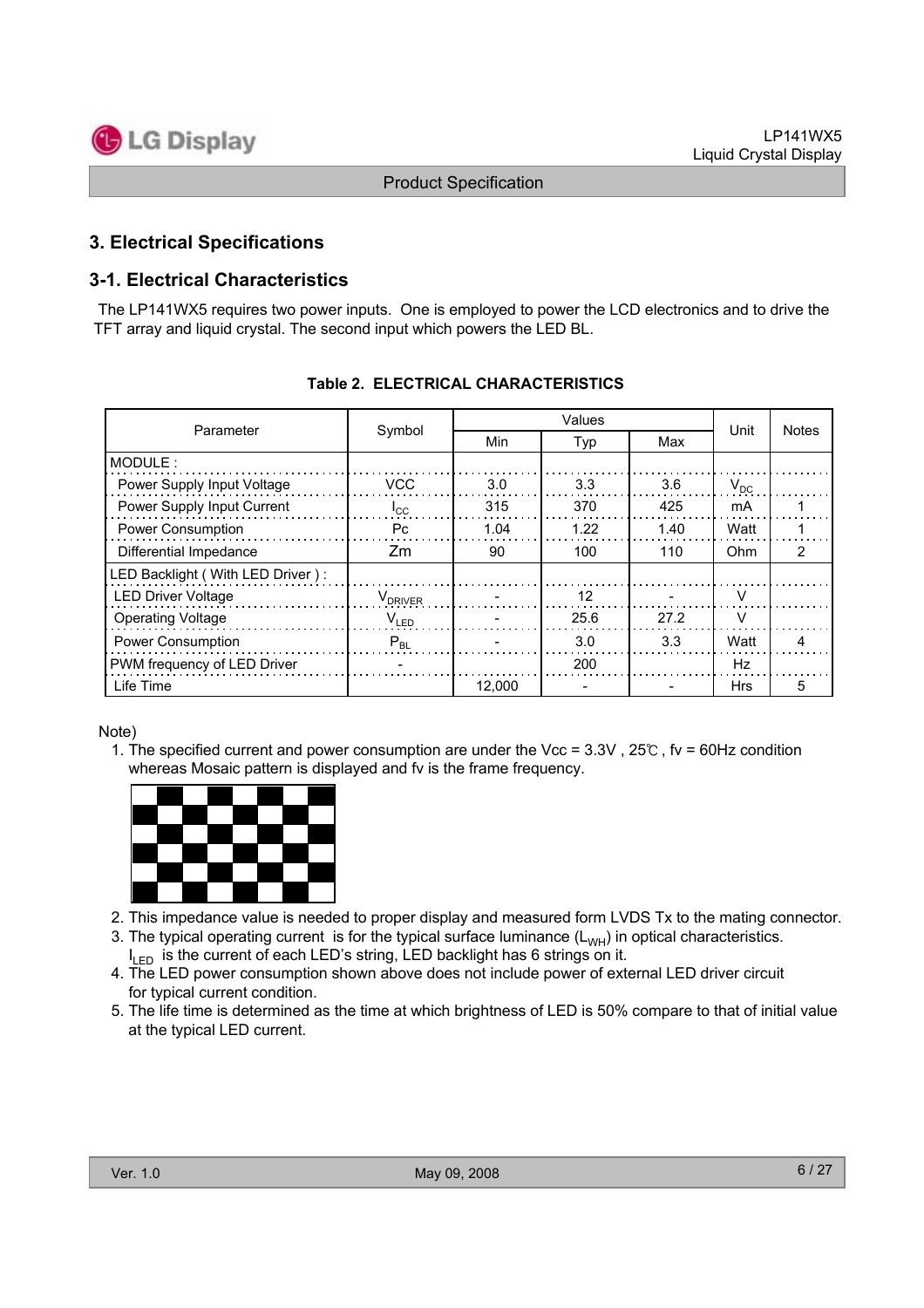LP141WX5 Liquid Crystal Display



Product Specification

#### **3-2. Interface Connection**

This LCD employs one interface connection, a 40 pin connector is used for the module electronics interface. The electronics interface connector is a model 20347-340E-12 manufactured by I-PEX.

| Pin                        | Symbol             | Description                            | <b>Notes</b>                                           |
|----------------------------|--------------------|----------------------------------------|--------------------------------------------------------|
| 1                          | BIST/CT1           | <b>BIST/ Connector Test</b>            |                                                        |
| 2                          | <b>VCC</b>         | Power Supply, 3.3V Typ.                |                                                        |
| 3                          | <b>VCC</b>         | Power Supply, 3.3V Typ.                |                                                        |
| 4                          | V EEDID            | DDC 3.3V power                         | 1. Interface chips                                     |
| 5                          | CIK EEDID          | <b>DDC Clock</b>                       | 1.1 LCD: SW, SW0612 (LCD Controller)                   |
| 6                          | <b>DATA EEDID</b>  | <b>DDC</b> Data                        | including LVDS Receiver<br>1.2 System:                 |
| 7                          | $R_{IN}$ 0-        | Negative LVDS differential data input  | * Pin to Pin compatible with LVDS                      |
| 8                          | $R_{IN}$ 0+        | Positive LVDS differential data input  |                                                        |
| 9                          | <b>GND</b>         | Ground                                 | 2. Connector<br><b>2.1 LCD</b><br>:I-PEX 20347-340E-12 |
| 10                         | $R_{IN}$ 1-        | Negative LVDS differential data input  | (Locking type)                                         |
| 11                         | $R_{IN}$ 1+        | Positive LVDS differential data input  | or equivalent                                          |
| 12                         | GND                | Ground                                 | 2.2 Mating: 20345-#40T-##                              |
| 13                         | $R_{\text{IN}}$ 2- | Negative LVDS differential data input  | 2.3 Connector pin arrangement                          |
| 14                         | $R_{IN}$ 2+        | Positive LVDS differential data input  |                                                        |
| 15                         | <b>GND</b>         | Ground                                 | 40                                                     |
| 16                         | CLKIN-             | Negative LVDS differential clock input |                                                        |
| 17                         | CLKIN+             | Positive LVDS differential clock input |                                                        |
| 18                         | <b>GND</b>         | Ground                                 | [LCD Module Rear View]                                 |
| 19                         | <b>NC</b>          | No Connect                             |                                                        |
| 20                         | <b>NC</b>          | No Connect                             |                                                        |
| 21                         | <b>NC</b>          | No Connect                             |                                                        |
| 22                         | <b>NC</b>          | No Connect                             |                                                        |
| 23                         | <b>NC</b>          | No Connect                             |                                                        |
| 24                         | ΝC                 | No Connect                             |                                                        |
| 25                         | ΝC                 | No Connect                             |                                                        |
| 26                         | ΝC                 | No Connect                             |                                                        |
| 27                         | <b>NC</b>          | No Connect                             |                                                        |
| 28                         | <b>NC</b>          | No Connect                             |                                                        |
| 29                         | <b>NC</b>          | No Connect                             |                                                        |
| 30                         | VBL-               | LED Power return                       |                                                        |
| 31                         | VBL-               | <b>LED Power return</b>                |                                                        |
| 32                         | VBL-               | <b>LED Power return</b>                |                                                        |
| 33                         | VBL-               | LED Power return                       |                                                        |
| 34                         | BLIM               | PWM for luminance control              |                                                        |
| $\sim$ $\sim$ $\sim$<br>35 | <b>NC</b>          | No Connect                             |                                                        |
| 36                         | VBL+               | $7V \sim 20V$ LED power                |                                                        |
| 37                         | VBL+               | $7V \sim 20V$ LED power                |                                                        |
| 38                         | VBL+               | 7V ~ 20V LED power                     |                                                        |
| 39                         | VBL+               | 7V ~ 20V LED power                     |                                                        |
| 40                         | BIST/CT2           | <b>BIST/ Connector Test</b>            |                                                        |

#### **Table 3. MODULE CONNECTOR PIN CONFIGURATION (CN1)**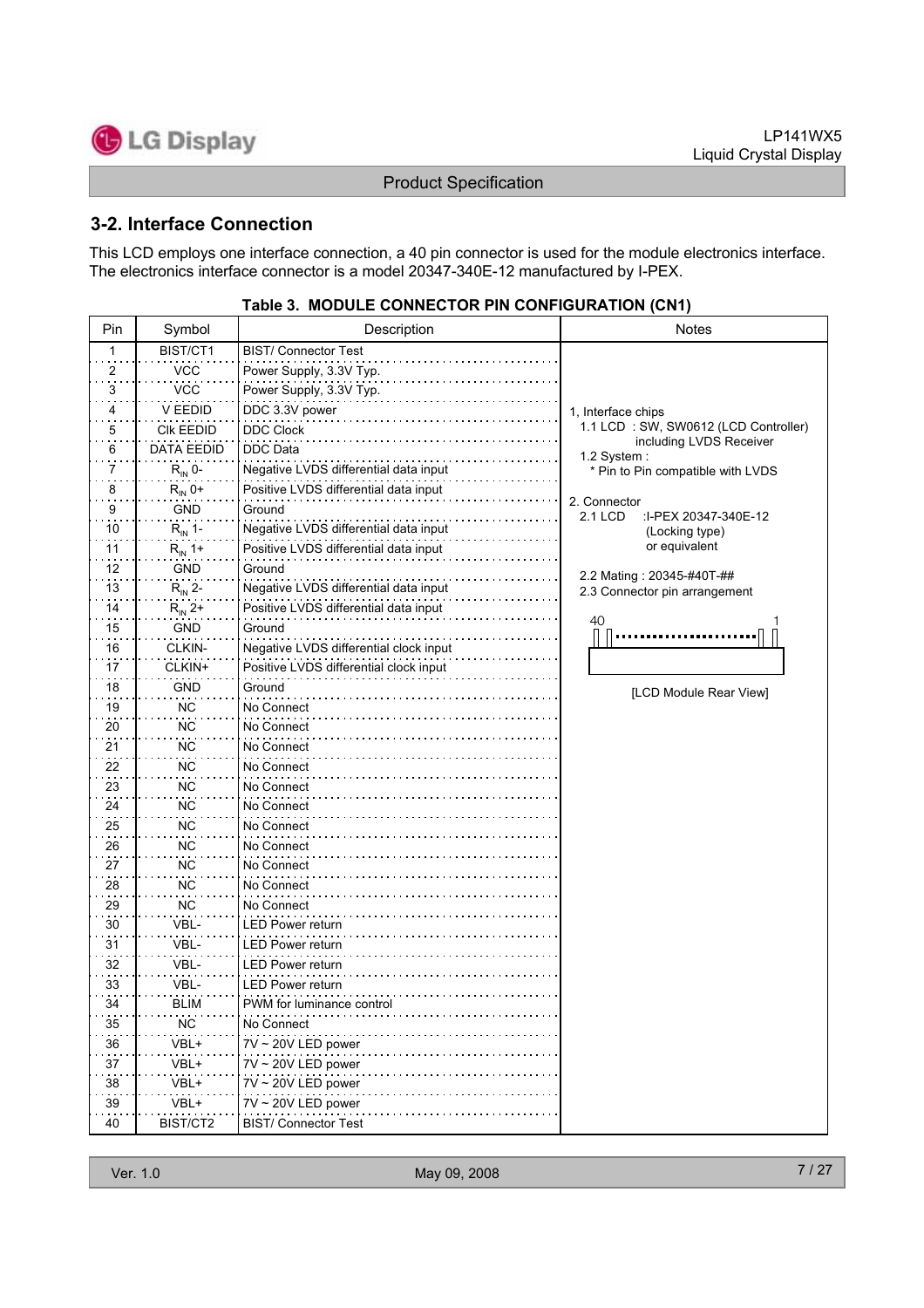

### **3-3. LVDS Signal Timing Specifications**

### **3-3-1. DC Specification**



| Description                      | Symb<br>οl        | Min | Max | Unit | <b>Notes</b> |
|----------------------------------|-------------------|-----|-----|------|--------------|
| <b>LVDS Differential Voltage</b> | $ V_{ID} $        | 100 | 600 | mV   |              |
| LVDS Common mode Voltage         | $V^{\text{CM}}$   | 0.6 | 1.8 |      | -            |
| LVDS Input Voltage Range         | $V_{\mathsf{IN}}$ | 0.3 | 2.1 |      | -            |

### **3-3-2. AC Specification**



| Description                                               | Symbol               | Min    | Max    | Unit             | <b>Notes</b>                 |
|-----------------------------------------------------------|----------------------|--------|--------|------------------|------------------------------|
|                                                           | t <sub>SKEW</sub>    | $-400$ | $+400$ | ps               | $\text{Eck} \geq$<br>65MHz   |
| LVDS Clock to Data Skew Margin                            | t <sub>SKEW</sub>    | $-600$ | $+600$ | ps               | 65MHz > Fclk $\geq$<br>25MHz |
| LVDS Clock to Clock Skew Margin (Even<br>to Odd)          | <sup>I</sup> SKEW EO | $-1/7$ | $+1/7$ | $T_{\text{clk}}$ |                              |
| Maximum deviation<br>of input clock frequency during SSC  | $F_{DEV}$            |        | ± 3    | $\%$             |                              |
| Maximum modulation frequency<br>of input clock during SSC | $F_{MOD}$            |        | 200    | <b>KHz</b>       |                              |

8 / 27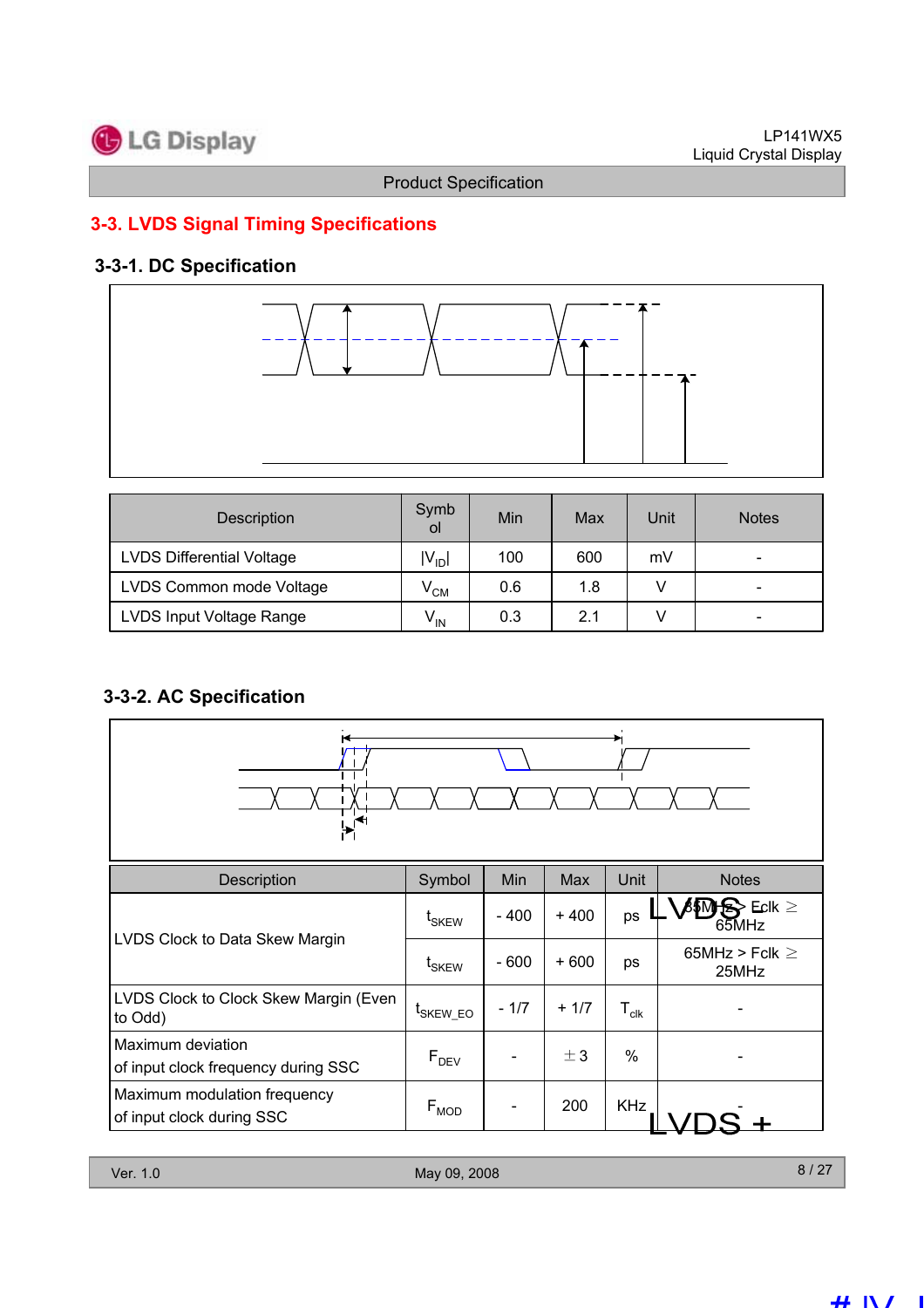



< Clock skew margin between channel >



#### < Spread Spectrum >

#### **3-3-3. Data Format**

- LVDS 1 Port

## **LVDS Odd Clock**



< LVDS Data Format >

Ver. 1.0 May 09, 2008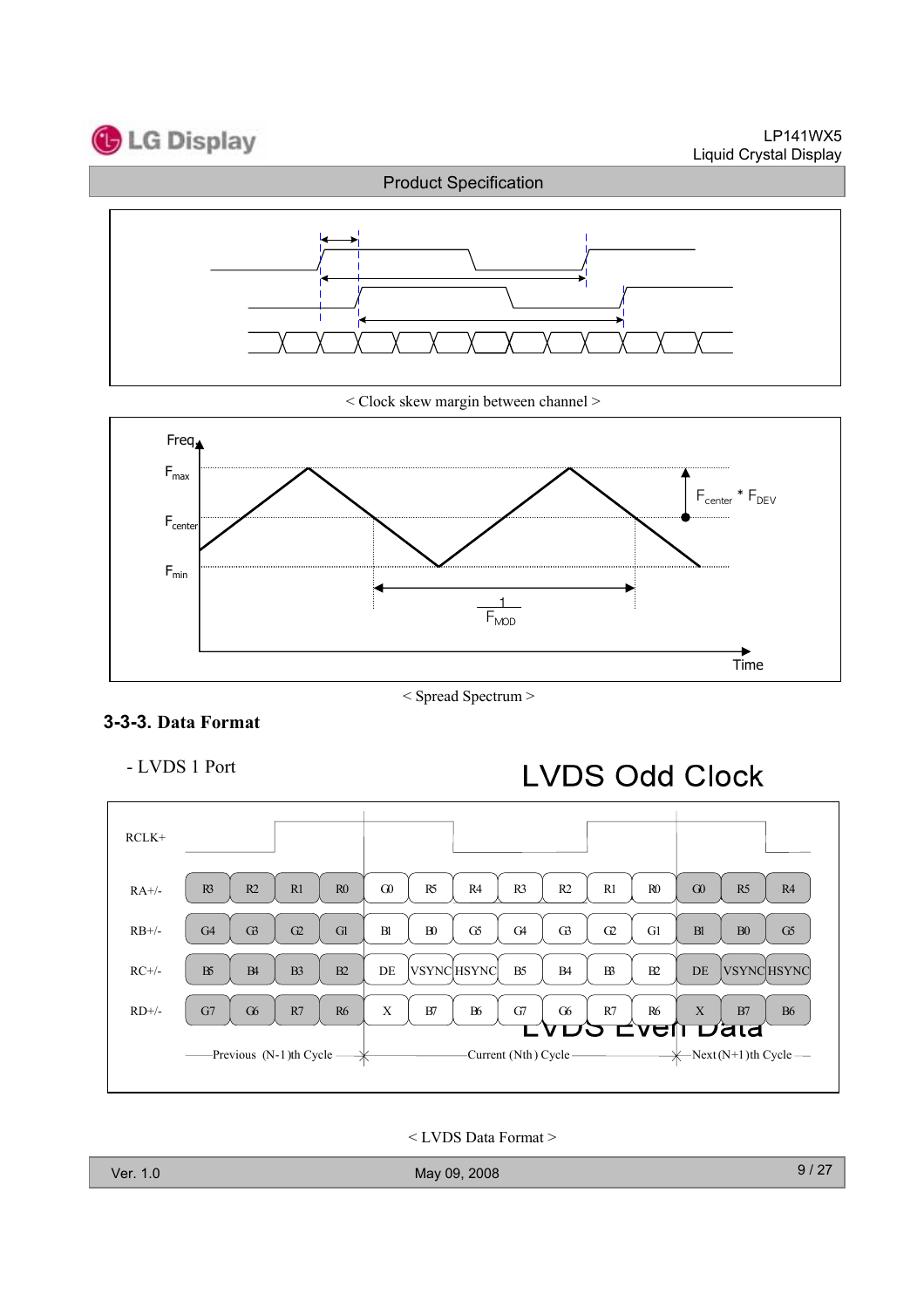

#### **3-4. Signal Timing Specifications**

This is the signal timing required at the input of the User connector. All of the interface signal timing should be satisfied with the following specifications and specifications of LVDS Tx/Rx for its proper operation.

| <b>ITEM</b> | <b>Symbol</b>          |                                  | Min                      | <b>Typ</b> | <b>Max</b>               | <b>Unit</b> | <b>Note</b> |
|-------------|------------------------|----------------------------------|--------------------------|------------|--------------------------|-------------|-------------|
| <b>DCLK</b> | Frequency              | $f_{CLK}$                        | $\overline{\phantom{a}}$ | 69.3       | $\overline{\phantom{a}}$ | <b>MHz</b>  |             |
|             | Period                 | Thp                              | 1280                     | 1280       | 1280                     |             |             |
| Hsync       | Width                  | $t_{WH}$                         | 1360                     | 1406       | 1480                     | tCLK        |             |
|             | <b>Width-Active</b>    | $t_{\text{WHA}}$                 | 16                       | 32         | 48                       |             |             |
| Vsync       | Period                 | $t_{VP}$                         | 800                      | 800        | 800                      |             |             |
|             | Width                  | $t_{\text{WV}}$                  | 809                      | 822        | 860                      | tHP         |             |
|             | Width-Active           | $t_{\text{WVA}}$                 | 2                        | 6          | 10                       |             |             |
|             | Horizontal back porch  | $t_{\sf HBP}$                    | 40                       | 48         | 96                       | tCLK        |             |
| Data        | Horizontal front porch | $t_{\scriptscriptstyle \rm HFP}$ | 24                       | 46         | 56                       |             |             |
| Enable      | Vertical back porch    | $t_{\rm VBP}$                    | 6                        | 13         | 32                       | tHP         |             |
|             | Vertical front porch   | $\rm t_{\rm VFP}$                | 1                        | 3          | 18                       |             |             |



### **3-5. Signal Timing Waveforms** Condition : VCC =3.3V

High: 0.7VCC Data Enable, Hsync, Vsync Low: 0.3VCC **t**clk  $DCLK$   $\leftarrow$   $\leftarrow$  0.5 Vcc t HP Hsync t WH  $\mathfrak{t}_{\text{\tiny{HBP}}}$  twha  $\gg$  t tWHA HBP HFP Data Enable ⋟ t VP t WV  $\bigotimes$ Vsync t VFP tWVA t VBP Data Enable 10 / 27 Ver. 1.0 May 09, 2008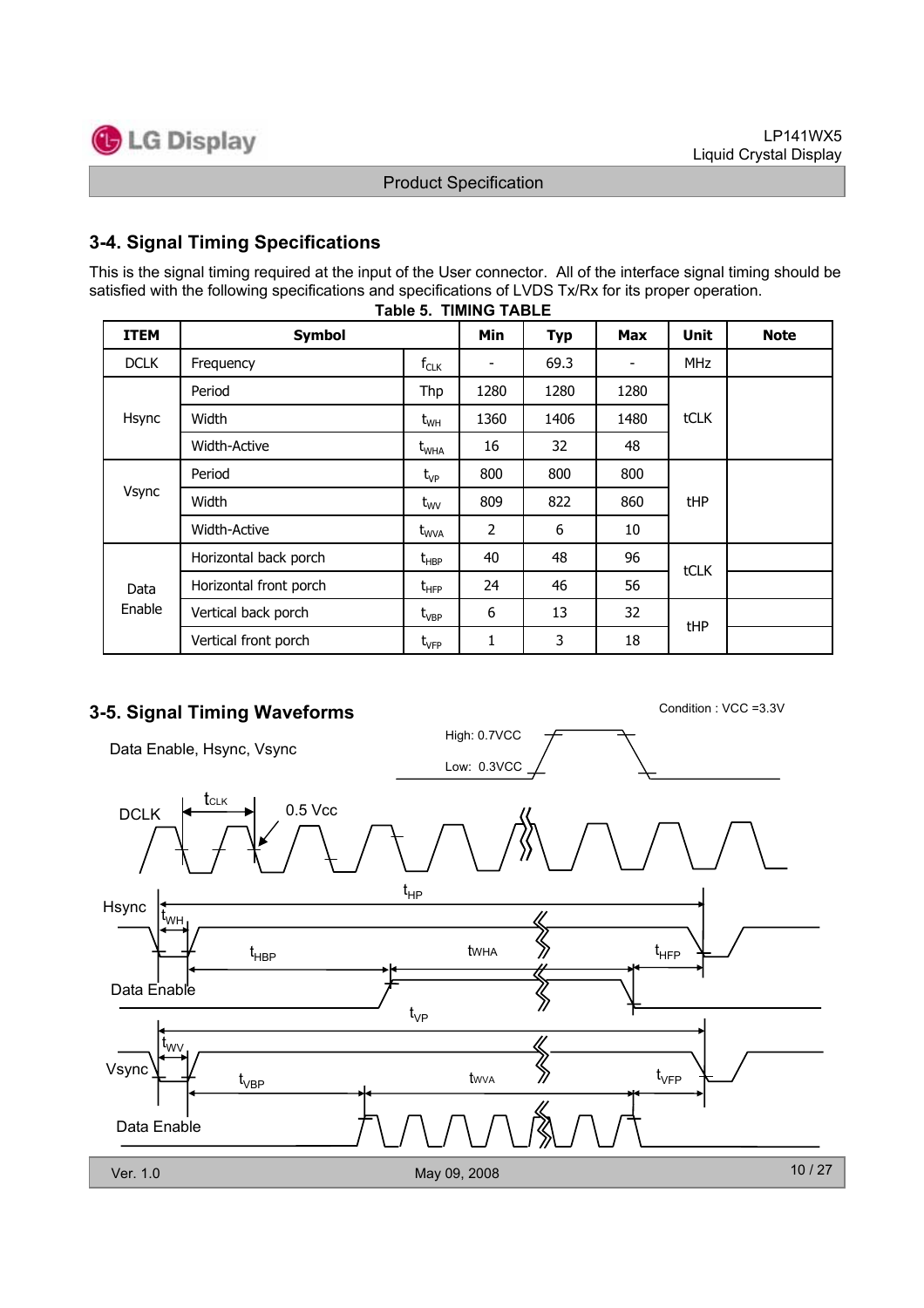

#### **3-6. Color Input Data Reference**

The brightness of each primary color (red,green and blue) is based on the 6-bit gray scale data input for the color ; the higher the binary input, the brighter the color. The table below provides a reference for color versus data input.

|              |                   |              |                |                |                |                     |                |                |                | Input Color Data |                |              |                |              |              |           |           |              |             |
|--------------|-------------------|--------------|----------------|----------------|----------------|---------------------|----------------|----------------|----------------|------------------|----------------|--------------|----------------|--------------|--------------|-----------|-----------|--------------|-------------|
|              | Color             |              |                | <b>RED</b>     |                |                     |                |                |                | <b>GREEN</b>     |                |              |                | <b>BLUE</b>  |              |           |           |              |             |
|              |                   | <b>MSB</b>   |                |                |                |                     |                | LSB   MSB      |                |                  |                |              | <b>LSB</b>     | <b>MSB</b>   |              |           |           |              | <b>LSB</b>  |
|              |                   | <b>R5</b>    | R <sub>4</sub> | R <sub>3</sub> | R <sub>2</sub> | R <sub>1</sub>      | R <sub>0</sub> | G <sub>5</sub> | G <sub>4</sub> | G <sub>3</sub>   | G <sub>2</sub> | G 1          | G <sub>0</sub> | <b>B</b> 5   | <b>B4</b>    | <b>B3</b> | <b>B2</b> | <b>B</b> 1   | <b>B0</b>   |
|              | <b>Black</b>      | 0            | 0              | 0              | 0              | $\pmb{0}$           | 0              | 0              | 0              | 0                | 0              | $\pmb{0}$    | 0              | $\mathbf 0$  | 0            | 0         | 0         | $\pmb{0}$    | $\mathbf 0$ |
|              | Red               | $\mathbf{1}$ | 1              | $\mathbf{1}$   | 1              | 1                   | 1              | $\mathbf 0$    | 0              | 0                | 0              | 0            | 0              | $\mathbf 0$  | 0            | 0         | 0         | $\mathbf 0$  | 0           |
|              | Green             | 0            | $\mathbf 0$    | 0              | 0              | $\mathbf 0$         | 0              | $\mathbf{1}$   | 1              | 1                | 1              | 1            | 1              | $\Omega$     | 0            | 0         | 0         | $\mathbf 0$  | $\Omega$    |
| <b>Basic</b> | Blue              | 0            | 0              | 0              | 0              | 0                   | $\mathbf{0}$   | 0              | 0              | 0                | 0              | 0            | 0              | $\mathbf{1}$ | 1            | 1         | 1         | $\mathbf{1}$ | 1           |
| Color        | Cyan              | 0            | 0              | 0              | 0              | $\mathbf 0$         | 0              | $\mathbf{1}$   | 1              | $\mathbf 1$      | 1              | 1            | 1              | 1            | $\mathbf{1}$ | 1         | 1         | 1            |             |
|              | Magenta           | 1            | 1              | 1              | 1              | $\mathbf{1}$        | 1              | $\Omega$       | 0              | $\mathbf 0$      | 0              | 0            | 0              | 1            | 1            | 1         | 1         | 1            |             |
|              | Yellow            | $\mathbf{1}$ | $\mathbf{1}$   | $\mathbf{1}$   | 1              | $\mathbf{1}$        |                | 111            | $\mathbf{1}$   | 1                | 1              | 1            | 1              | $\mathbf 0$  | 0            | 0         | 0         | $\pmb{0}$    | 0           |
|              | White             | 1            | $\mathbf{1}$   | 1              | 1              | $\mathbf{1}$        |                | $111$          | 1              | 1                | 1              | 1            | 1              | $\mathbf{1}$ | 1            | 1         | 1         | $\mathbf{1}$ | 1           |
|              | RED (00)          | $\pmb{0}$    | 0              | $\mathsf 0$    | 0              | $\pmb{0}$           |                | 0 0            | 0              | 0                | $\mathsf 0$    | 0            | 0              | l o          | 0            | 0         | 0         | $\pmb{0}$    | 0           |
|              | RED (01)          | $\mathsf 0$  | $\mathbf 0$    | 0              | 0              | $\mathbf 0$         | 1 I            | l 0            | 0              | 0                | 0              | 0            | 0              | ۱o           | 0            | 0         | 0         | $\mathbf 0$  | 0           |
| <b>RED</b>   |                   |              |                |                |                |                     |                |                |                |                  |                |              |                |              |              |           |           |              |             |
|              | <b>RED (62)</b>   | 1            | 1              | 1              |                | 1                   | 0              | 0              | 0              | 0                | 0              | 0            | 0              | 0            | 0            | 0         | 0         | $\mathbf 0$  | 0           |
|              | <b>RED (63)</b>   | $\mathbf{1}$ | $\mathbf{1}$   | 1              | 1              | $\mathbf{1}$        |                | 110            | 0              | 0                | 0              | $\mathbf{0}$ | 0              | l o          | $\pmb{0}$    | $\Omega$  | 0         | $\mathbf 0$  | 0           |
|              | <b>GREEN (00)</b> | 0            | 0              | 0              | 0              | $\pmb{0}$           |                | 0 0            | 0              | 0                | 0              | 0            | 0              | I٥           | 0            | 0         | 0         | $\pmb{0}$    | 0           |
|              | <b>GREEN (01)</b> | 0            | 0              | 0              | 0              | $\mathbf 0$         | $\overline{0}$ | $\mathbf 0$    | 0              | 0                | 0              | 0            | 1              | $\mathbf 0$  | 0            | 0         | 0         | $\pmb{0}$    | $\mathbf 0$ |
| <b>GREEN</b> |                   |              |                |                |                |                     |                |                |                |                  |                |              |                |              |              |           |           |              |             |
|              | <b>GREEN (62)</b> | 0            | 0              | 0              | 0              | 0                   | $\overline{0}$ | $\mathbf{1}$   | 1              | 1                | 1              | 1            | 0              | 0            | $\pmb{0}$    | 0         | 0         | $\pmb{0}$    | 0           |
|              | <b>GREEN (63)</b> | 0            | 0              | $\pmb{0}$      | 0              | 0                   |                | 011            | 1              | $\mathbf{1}$     | 1              | 1            | 1              | $\mathbf 0$  | 0            | 0         | 0         | $\mathbf 0$  | 0           |
|              | <b>BLUE (00)</b>  | 0            | 0              | $\mathsf 0$    | 0              | $\mathsf{O}\xspace$ |                | 0 0            | 0              | 0                | 0              | 0            | 0              | I٥           | 0            | 0         | 0         | $\pmb{0}$    | 0           |
|              | <b>BLUE (01)</b>  | 0            | $\mathbf 0$    | 0              | 0              | $\mathbf 0$         | 0              | $\Omega$       | 0              | 0                | 0              | 0            | 0              | $\Omega$     | 0            | 0         | 0         | $\pmb{0}$    | 1           |
| <b>BLUE</b>  |                   |              |                |                |                |                     |                |                |                |                  |                |              |                |              |              |           |           |              |             |
|              | <b>BLUE (62)</b>  | 0            | 0              | 0              | 0              | 0                   |                | 0 0            | 0              | 0                | 0              | 0            | 0              | $\mathbf 1$  | 1            | 1         | 1         | 1            | 0           |
|              | <b>BLUE (63)</b>  | 0            | 0              | 0              | 0              | $\pmb{0}$           |                | 0 0            | 0              | 0                | 0              | 0            | 0              | $\mathbf{1}$ | 1            | 1         | 1         | 1            | 1           |

**Table 7. COLOR DATA REFERENCE**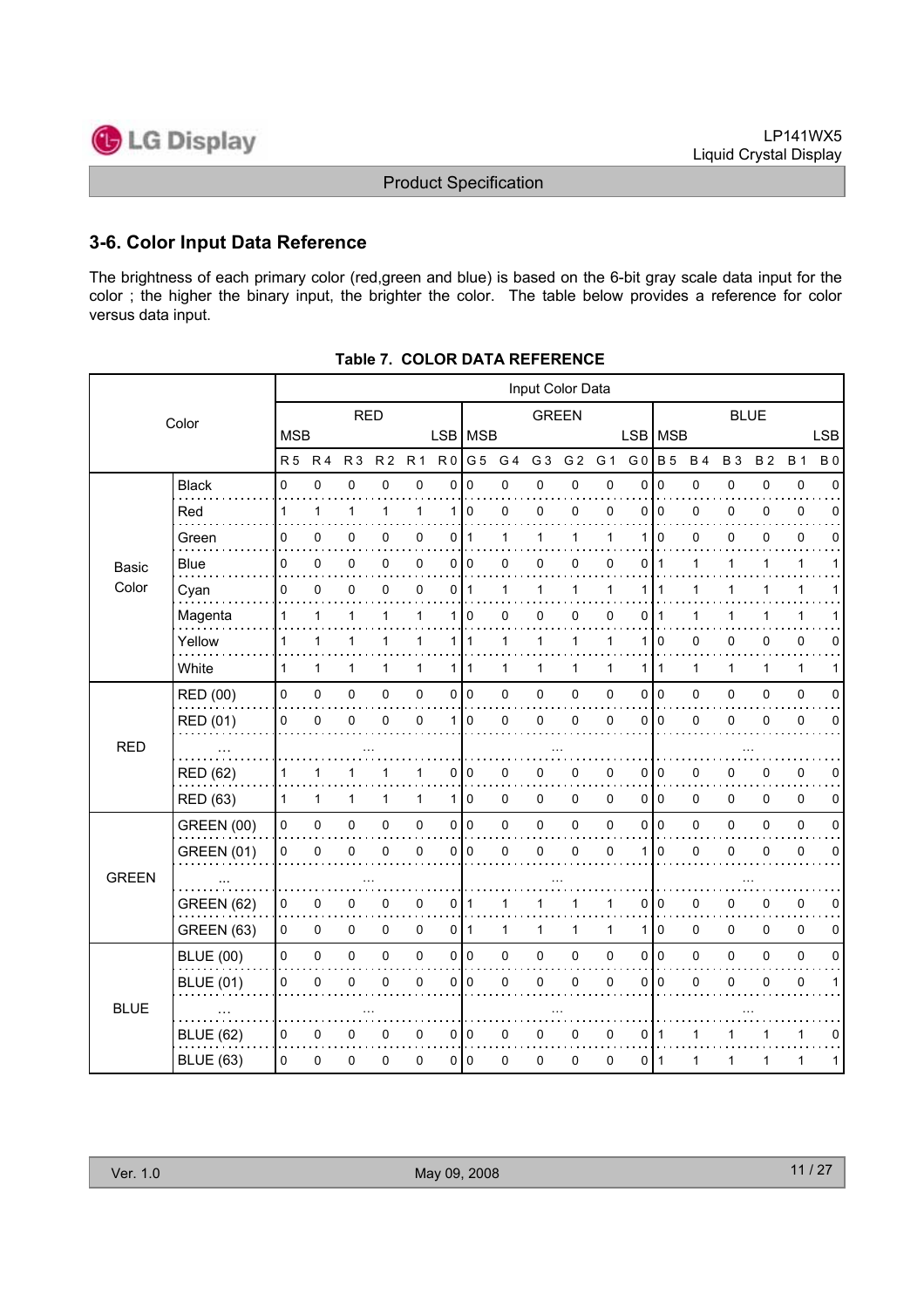

#### **3-7. Power Sequence**



| Parameter      |          | Value | Units |      |
|----------------|----------|-------|-------|------|
|                | Min.     | Typ.  | Max.  |      |
| T <sub>1</sub> | 0.5      |       | 10    | (ms) |
| T <sub>2</sub> | 0        |       | 50    | (ms) |
| $T_3$          | 200      |       |       | (ms) |
| T <sub>4</sub> | 200      |       |       | (ms) |
| $T_5$          | 0        |       | 50    | (ms) |
| $T_6$          | $\Omega$ |       | $10$  | (ms) |
| T <sub>7</sub> | 400      |       |       | (ms) |

Note)

- 1. Valid Data is Data to meet "3-3. LVDS Signal Timing Specifications"
- 2. Please avoid floating state of interface signal at invalid period.
- 3. When the interface signal is invalid, be sure to pull down the power supply for LCD VCC to 0V.
- 4. LED power must be turn on after power supply for LCD and interface signal are valid.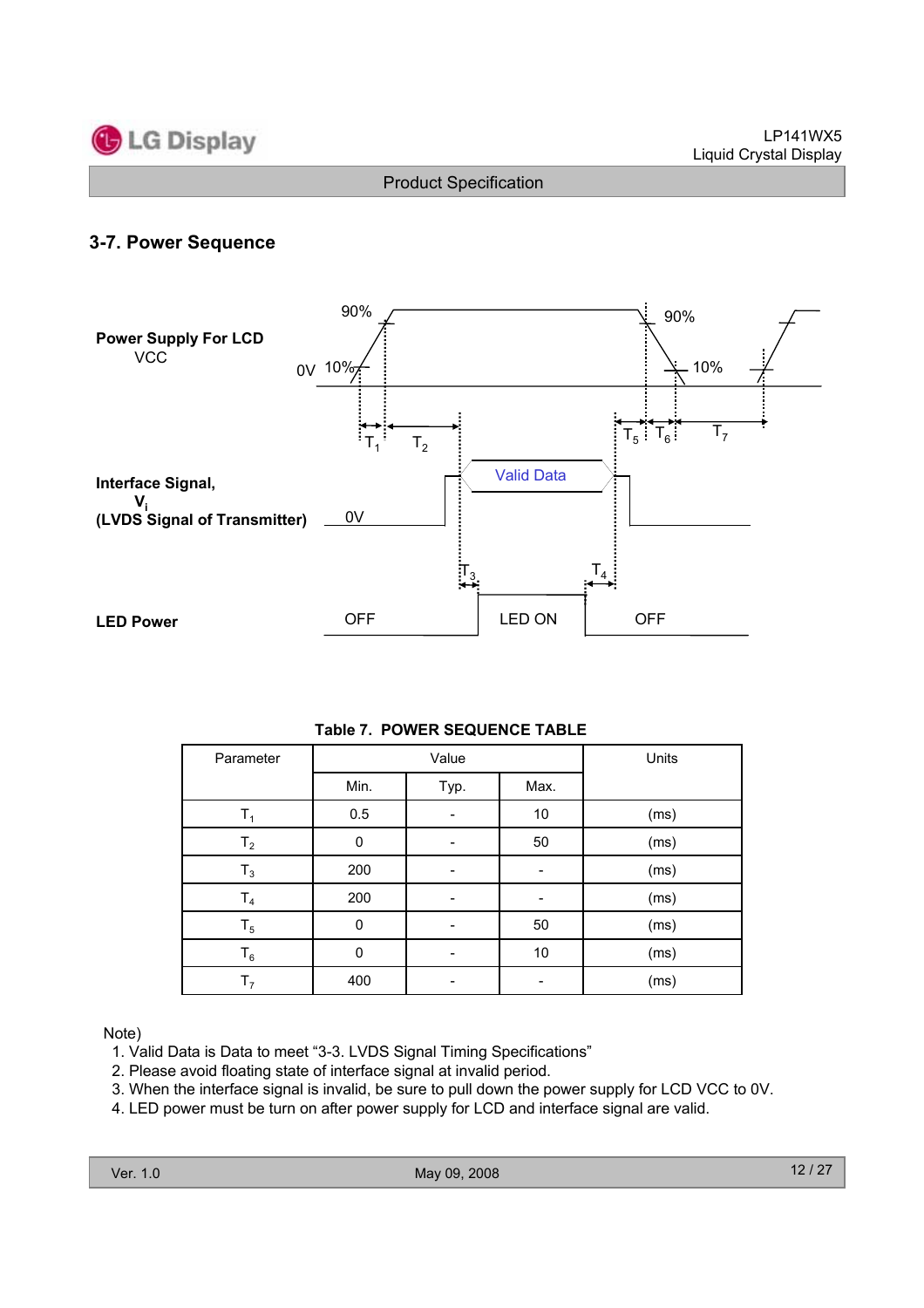

#### **4. Optical Specification**

Optical characteristics are determined after the unit has been 'ON' and stable for approximately 30 minutes in a dark environment at 25°C. The values specified are at an approximate distance 50cm from the LCD surface at a viewing angle of  $\Phi$  and  $\Theta$  equal to 0°.

FIG. 1 presents additional information concerning the measurement equipment and method.



#### **FIG. 1 Optical Characteristic Measurement Equipment and Method**

|  | e 8.  OPTICAL CHARACTERISTICS |  |
|--|-------------------------------|--|
|  |                               |  |

|                              |                |       | Values |       | ח∟טי י−           | ם י-         |  |
|------------------------------|----------------|-------|--------|-------|-------------------|--------------|--|
| Parameter                    | Symbol         | Min   | Typ    | Max   | Units             | <b>Notes</b> |  |
| Contrast Ratio               | <b>CR</b>      | 300   | 400    |       |                   |              |  |
| Surface Luminance, white     | $L_{WH}$       | 190   | 220    |       | cd/m <sup>2</sup> | 2            |  |
| Luminance Variation          | $\delta$ white |       | 1.4    | 1.6   |                   | 3            |  |
| Response Time                | $Tr_R + Tr_D$  |       | 16     |       | ms                | 4            |  |
| <b>Color Coordinates</b>     |                |       |        |       |                   |              |  |
| <b>RED</b>                   | RX             | 0.538 | 0.568  | 0.598 |                   |              |  |
|                              | <b>RY</b>      | 0.311 | 0.341  | 0.371 |                   |              |  |
| <b>GREEN</b>                 | GX             | 0.307 | 0.337  | 0.367 |                   |              |  |
|                              | GY             | 0.518 | 0.548  | 0.578 |                   |              |  |
| <b>BLUE</b>                  | BX             | 0.129 | 0.159  | 0.189 |                   |              |  |
|                              | BY             | 0.090 | 0.120  | 0.150 |                   |              |  |
| <b>WHITE</b>                 | WX             | 0.283 | 0.313  | 0.343 |                   |              |  |
|                              | <b>WY</b>      | 0.299 | 0.329  | 0.359 |                   |              |  |
| <b>Viewing Angle</b>         |                |       |        |       |                   | 5            |  |
| x axis, right( $\Phi$ =0°)   | $\Theta$ r     | 40    | 45     |       | degree            |              |  |
| x axis, left ( $\Phi$ =180°) | $\Theta$       | 40    | 45     |       | degree            |              |  |
| y axis, up ( $\Phi$ =90°)    | $\Theta$ u     | 10    | 15     |       | degree            |              |  |
| y axis, down ( $\Phi$ =270°) | $\Theta$ d     | 30    | 35     |       | degree            |              |  |
| Gray Scale                   |                |       | 2.2    |       |                   | 6            |  |

Ta=25°C, VCC=3.3V, fv=60Hz,  $f_{C-K}$ = 69.3MHz,  $I_{B}$  = 17 mA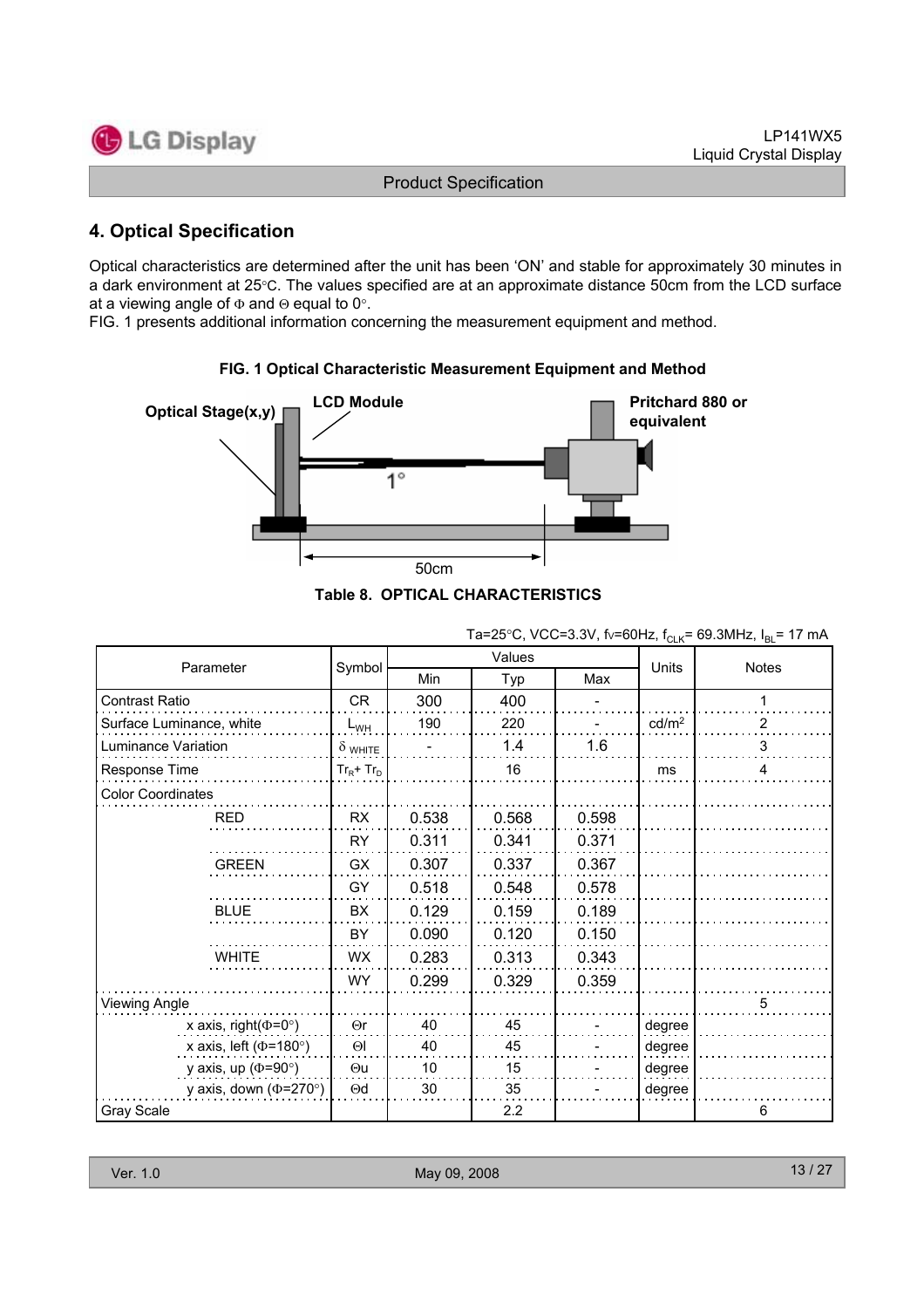

#### LP141WX5 Liquid Crystal Display

#### Product Specification

Note)

1. Contrast Ratio(CR) is defined mathematically as Surface Luminance with all white pixels

Contrast Ratio =

Surface Luminance with all black pixels

2. Surface luminance is the average of 5 point across the LCD surface 50cm from the surface with all pixels displaying white. For more information see FIG 1.

 $L_{WH}$  = Average( $L_1, L_2, \ldots L_5$ )

3. The variation in surface luminance, The panel total variation ( $\delta_{WHTE}$ ) is determined by measuring L<sub>N</sub> at each test position 1 through 13 and then defined as followed numerical formula. For more information see FIG 2.

Maximum $(L_1, L_2, ... L_{13})$  $\delta$  white =  $-$ Minimum( $L_1, L_2, ... L_{13}$ )

- 4. Response time is the time required for the display to transition from white to black (rise time,  $Tr_B$ ) and from black to white(Decay Time,  $Tr_D$ ). For additional information see FIG 3.
- 5. Viewing angle is the angle at which the contrast ratio is greater than 10. The angles are determined for the horizontal or x axis and the vertical or y axis with respect to the z axis which is normal to the LCD surface. For more information see FIG 4.

| 6. Gray scale specification | * $f_v = 60$ Hz |
|-----------------------------|-----------------|
|-----------------------------|-----------------|

| <b>Gray Level</b> | Luminance [%] (Typ) |
|-------------------|---------------------|
| L <sub>0</sub>    | 0.2                 |
|                   | $\frac{1.96}{1.06}$ |
| $\lfloor 15$      | - 6.4               |
| L23               | 12.6                |
| L <sub>31</sub>   | 20.4                |
| L <sub>39</sub>   | - 34.9              |
| $\sqrt{47}$       | 55.2                |
| L <sub>55</sub>   | 78.8                |
| l 63              | 100                 |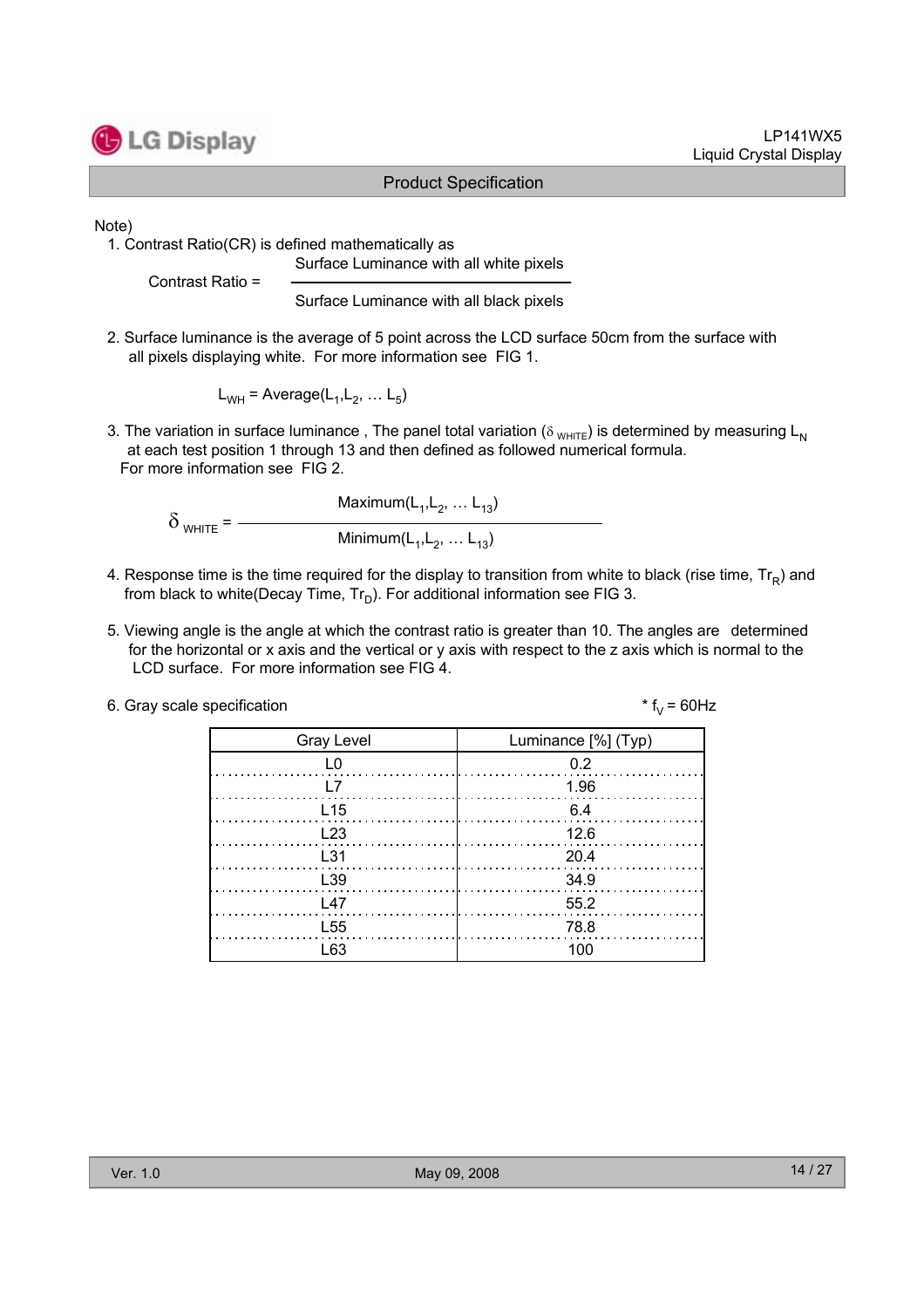

#### **FIG. 2 Luminance**

<measuring point for surface luminance & measuring point for luminance variation>



#### **FIG. 3 Response Time**

The response time is defined as the following figure and shall be measured by switching the input signal for "black" and "white".





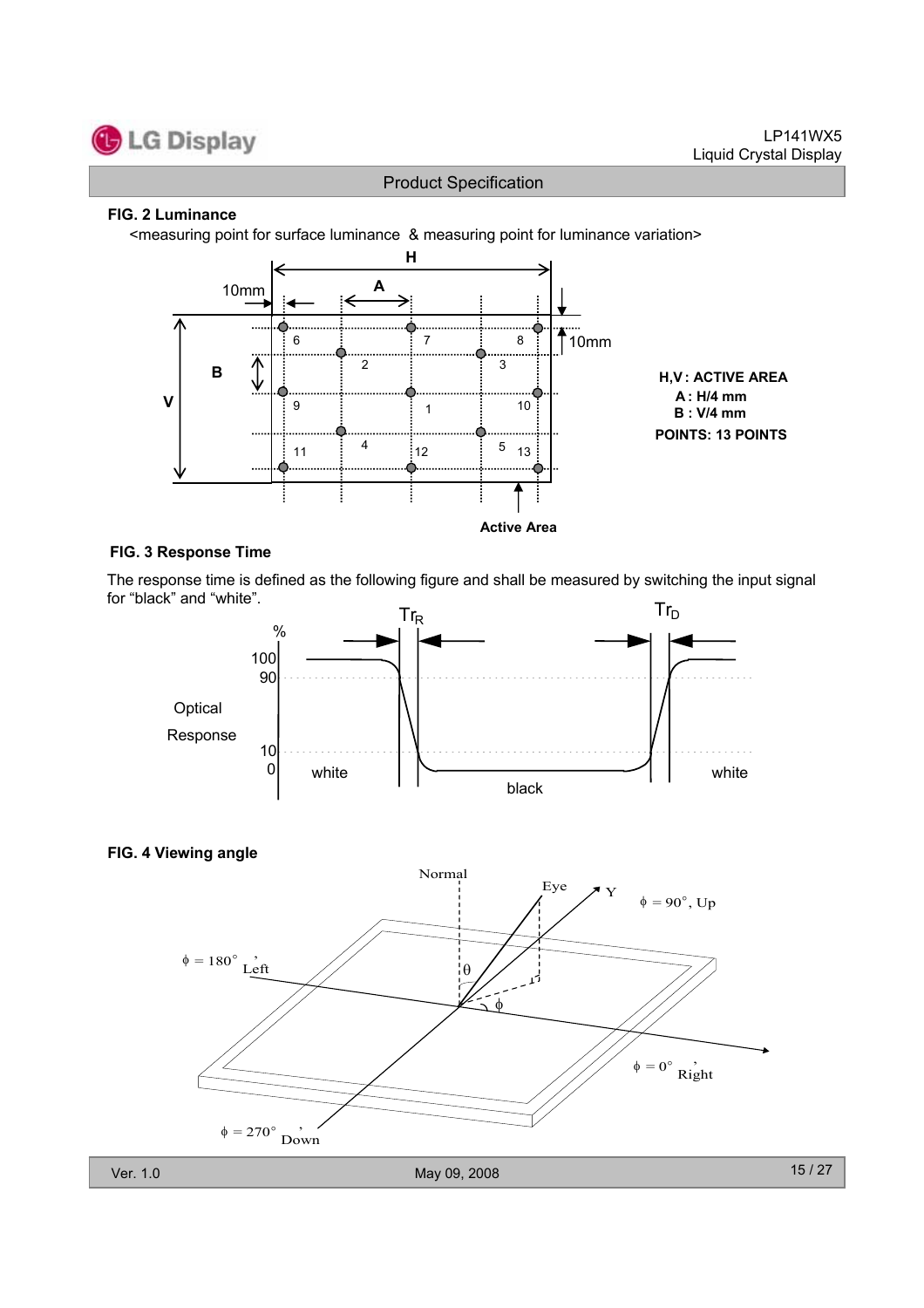

#### **5. Mechanical Characteristics**

The contents provide general mechanical characteristics for the model LP141WX5. In addition the figures in the next page are detailed mechanical drawing of the LCD.

|                     | Horizontal                             | $319.5 \pm 0.5$ mm |  |  |  |
|---------------------|----------------------------------------|--------------------|--|--|--|
| Outline Dimension   | Vertical                               | $206.5 \pm 0.5$ mm |  |  |  |
|                     | <b>Thickness</b>                       | $5.5$ mm $(max.)$  |  |  |  |
| Bezel Area          | Horizontal                             | $309.2 \pm 0.5$ mm |  |  |  |
|                     | Vertical                               | $194.2 \pm 0.5$ mm |  |  |  |
|                     | Horizontal                             | 303.74 mm          |  |  |  |
| Active Display Area | Vertical                               | 189.84 mm          |  |  |  |
| Weight              | 360g (Max.)                            |                    |  |  |  |
| Surface Treatment   | Glare treatment of the front polarizer |                    |  |  |  |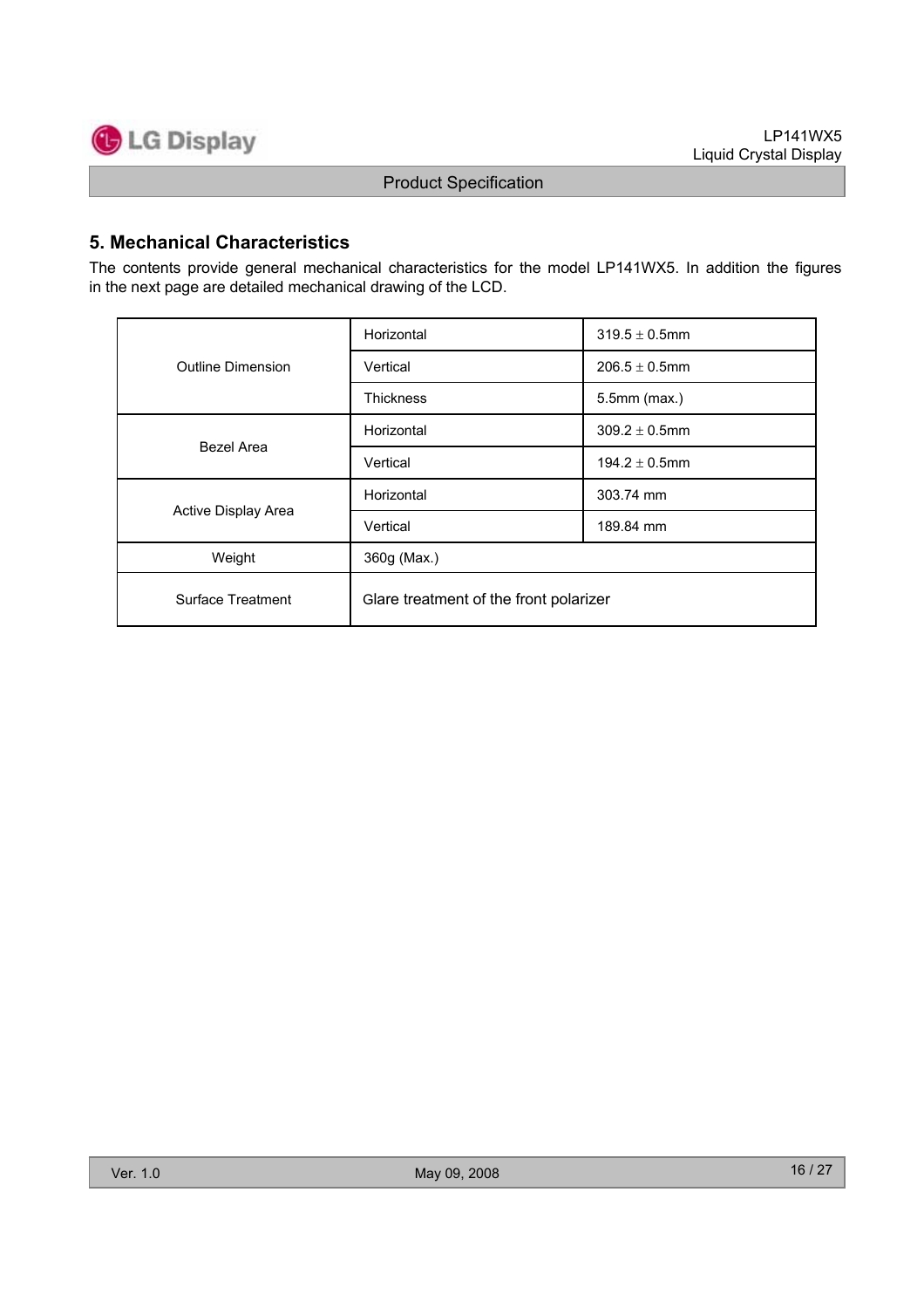

#### <FRONT VIEW>  $\blacksquare$  Note) Unit:[mm], General tolerance:  $\pm$  0.5mm



Ver. 1.0 May 09, 2008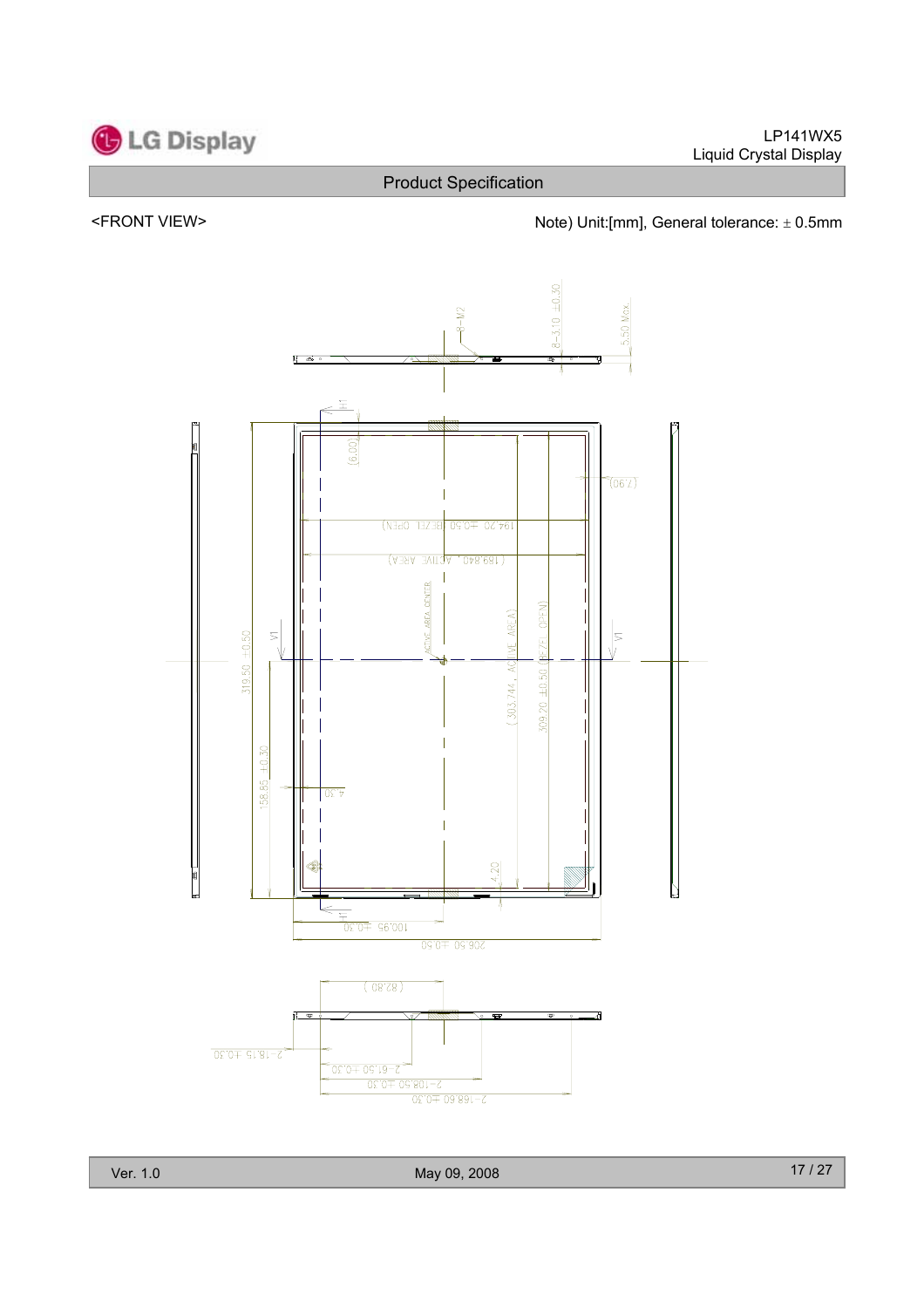

<REAR VIEW> Note) Unit:[mm], General tolerance:  $\pm$  0.5mm

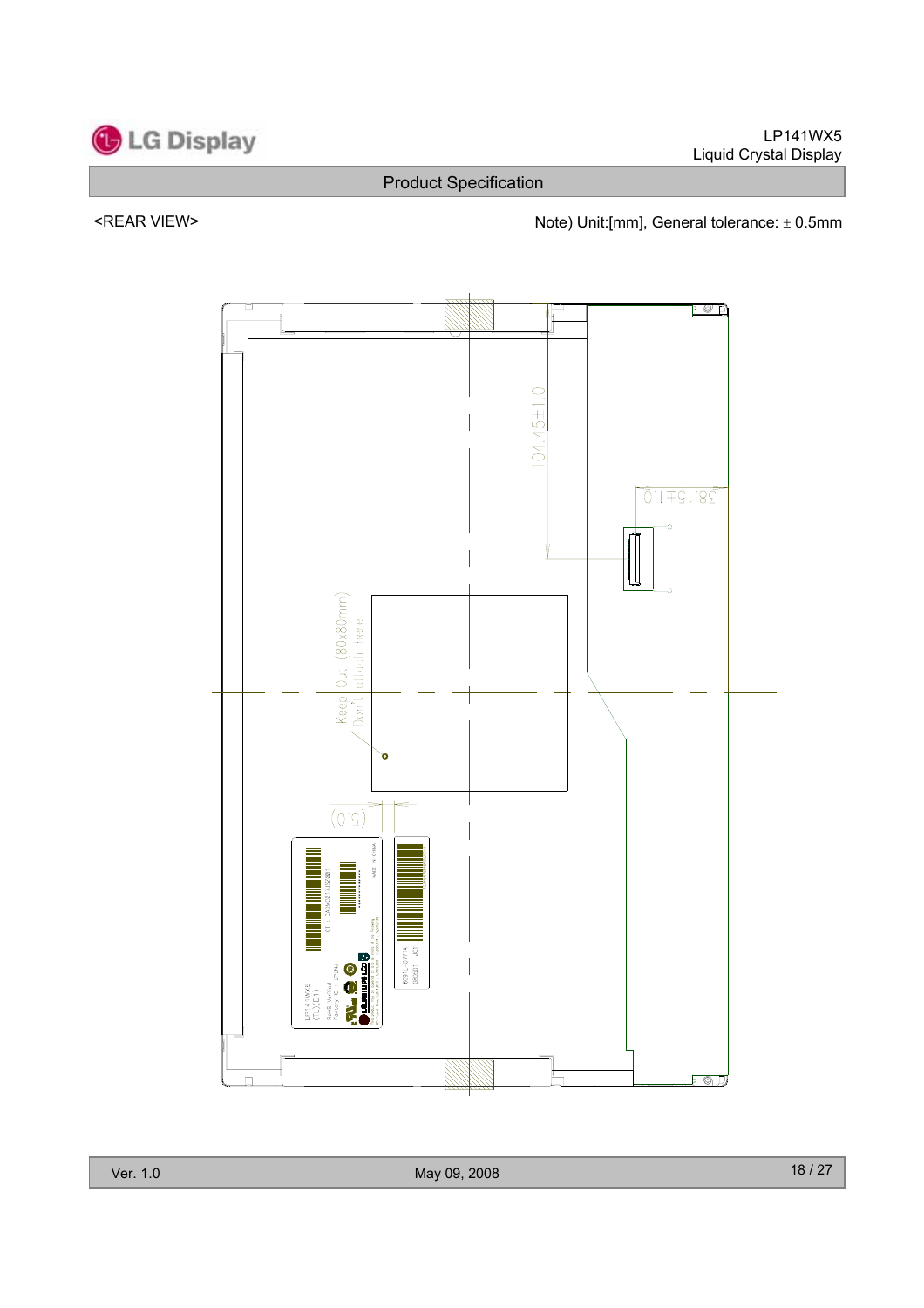

[ DETAIL DESCRIPTION OF SIDE MOUNTING SCREW ]



- \* Mounting Screw Length (A)  $= 2.0(Min) / 2.5(Max)$
- \* Mounting Screw Hole Depth (B)  $= 2.5(Min)$
- \* Mounting hole location : 3.7(typ.)
- \* Torque : 2.5 kgf.cm(Max)
- (Measurement gauge : torque meter)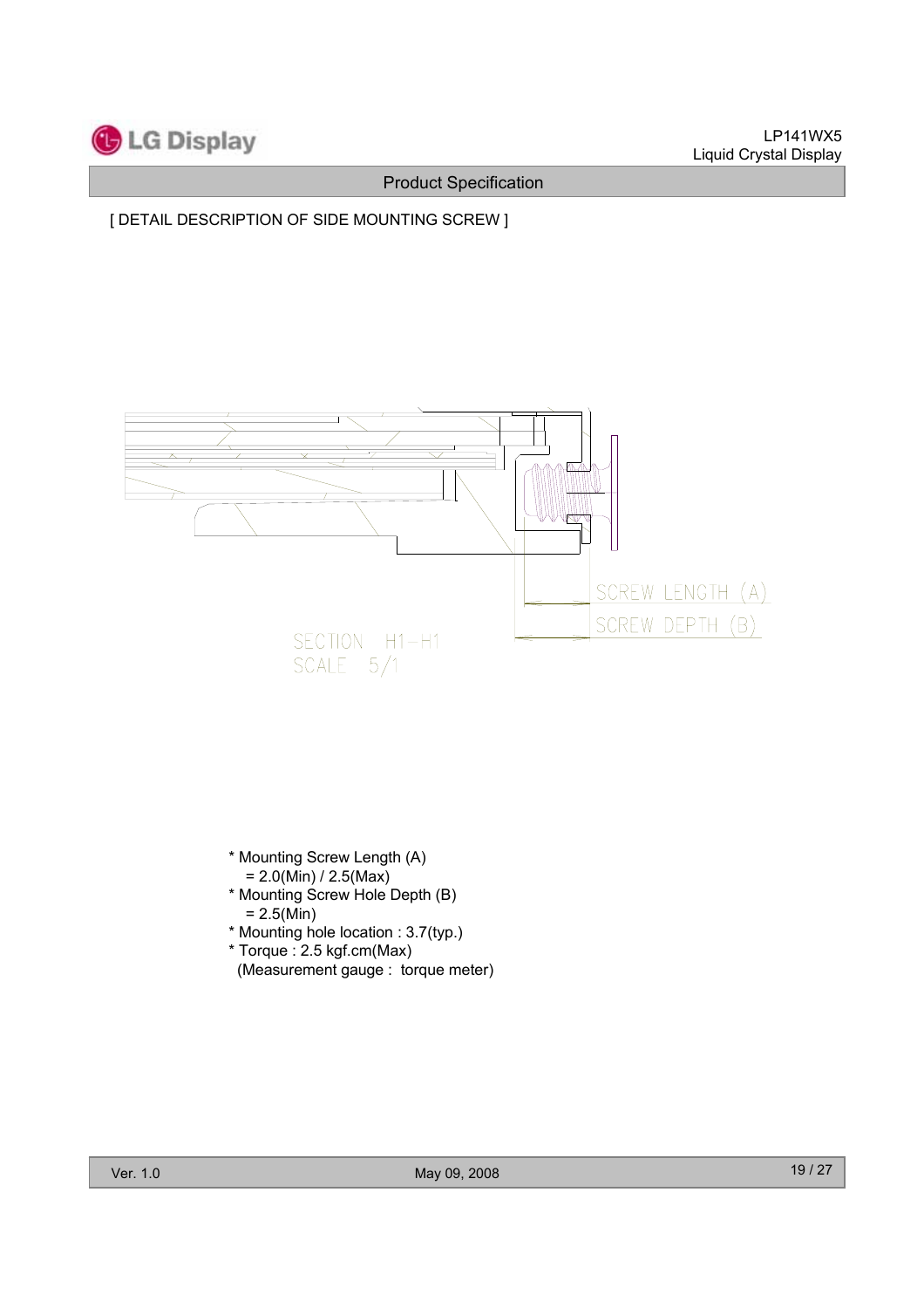

### **6. Reliability**

Environment test condition

| No.         | Test Item                                   | Conditions                                                                                       |
|-------------|---------------------------------------------|--------------------------------------------------------------------------------------------------|
| $\mathbf 1$ | High temperature storage test               | Ta= $60^{\circ}$ C, 240h                                                                         |
| 2           | Low temperature storage test                | Ta= $-20^{\circ}$ C, 240h                                                                        |
| 3           | High temperature operation test             | Ta= 50°C, 50%RH, 240h                                                                            |
| 4           | Low temperature operation test              | Ta= $0^{\circ}$ C. 240h                                                                          |
| 5           | Vibration test (non-operating)              | Sine wave, $10 \sim 500 \sim 10$ Hz, 1.5G, 0.37 oct/min<br>3 axis, 1hour/axis                    |
| 6           | Shock test (non-operating)                  | Half sine wave, 180G, 2ms<br>one shock of each six faces(I.e. run 180G 6ms<br>for all six faces) |
| 7           | Altitude<br>operating<br>storage / shipment | $0 \sim 10,000$ feet (3,048m) 24Hr<br>$0 \sim 40,000$ feet (12,192m) 24Hr                        |

{ Result Evaluation Criteria }

There should be no change which might affect the practical display function when the display quality test is conducted under normal operating condition.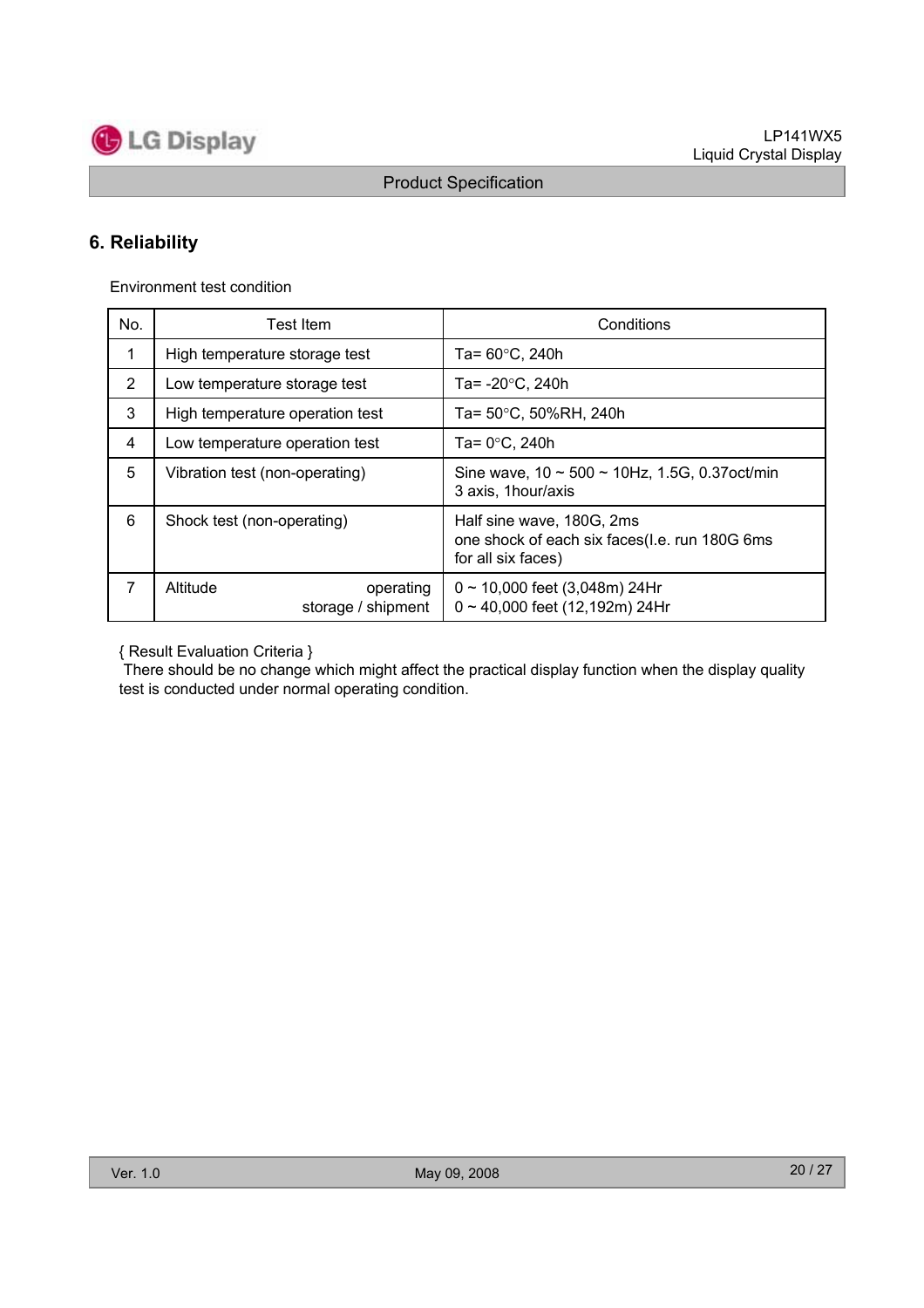

#### **7. International Standards**

#### **7-1. Safety**

a) UL 60950-1:2003, First Edition, Underwriters Laboratories, Inc., Standard for Safety of Information Technology Equipment. b) CAN/CSA C22.2, No. 60950-1-03 1st Ed. April 1, 2003, Canadian Standards Association, Standard for Safety of Information Technology Equipment. c) EN 60950-1:2001, First Edition, European Committee for Electrotechnical Standardization(CENELEC) European Standard for Safety of Information Technology Equipment.

#### **7-2. EMC**

a) ANSI C63.4 "Methods of Measurement of Radio-Noise Emissions from Low-Voltage Electrical and Electrical Equipment in the Range of 9kHZ to 40GHz. "American National Standards Institute(ANSI), 1992

b) C.I.S.P.R "Limits and Methods of Measurement of Radio Interface Characteristics of Information Technology Equipment." International Special Committee on Radio Interference.

c) EN 55022 "Limits and Methods of Measurement of Radio Interface Characteristics of Information Technology Equipment." European Committee for Electrotechnical Standardization.(CENELEC), 1998 ( Including A1: 2000 )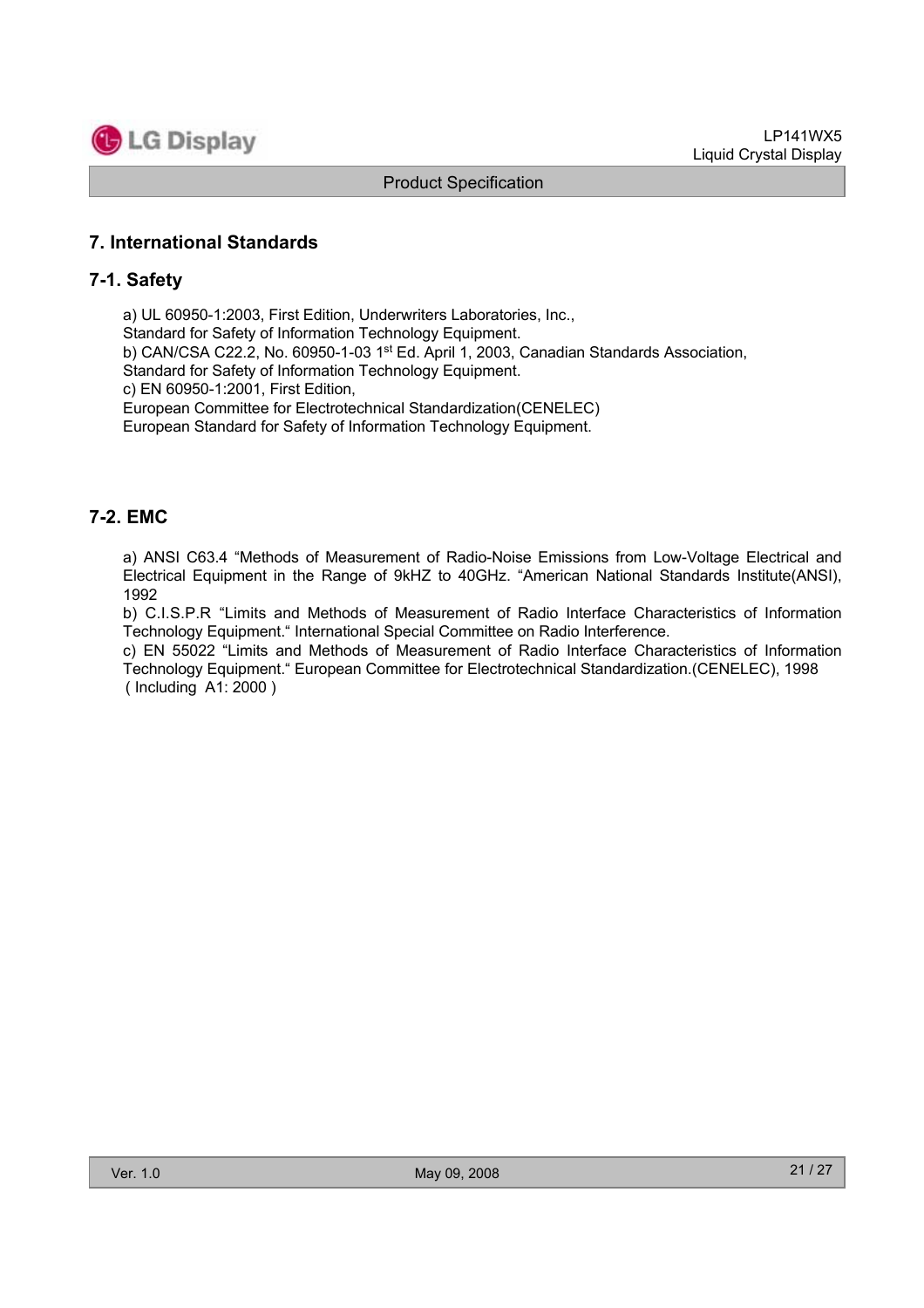

#### **8. Packing**

#### **8-1. Designation of Lot Mark**

a) Lot Mark



| A,B,C: SIZE(INCH) |
|-------------------|
| E : MONTH         |

D : YEAR  $F \sim M$  : SERIAL NO.

Note

1. YEAR

| Year | 2001 | 2002 | 2003 | 2004 | 2005 | 2006 | 2007 | 2008 | 2009 | 2010 |
|------|------|------|------|------|------|------|------|------|------|------|
| Mark |      |      |      |      |      |      |      |      |      |      |

#### 2. MONTH

| Month | Jan | -<br>Feb | Mar | Apr | May | Jun | Jul | Aug<br>◡ | Sep | Oct | Nov | Dec |
|-------|-----|----------|-----|-----|-----|-----|-----|----------|-----|-----|-----|-----|
| Mark  |     | -        |     |     |     | ∽   |     |          |     |     | ◡   | ີ   |

b) Location of Lot Mark

Serial No. is printed on the label. The label is attached to the backside of the LCD module. This is subject to change without prior notice.

#### **8-2. Packing Form**

- a) Package quantity in one box : 30 pcs
- b) Box Size:  $484$ mm  $\times$  372mm  $\times$  288mm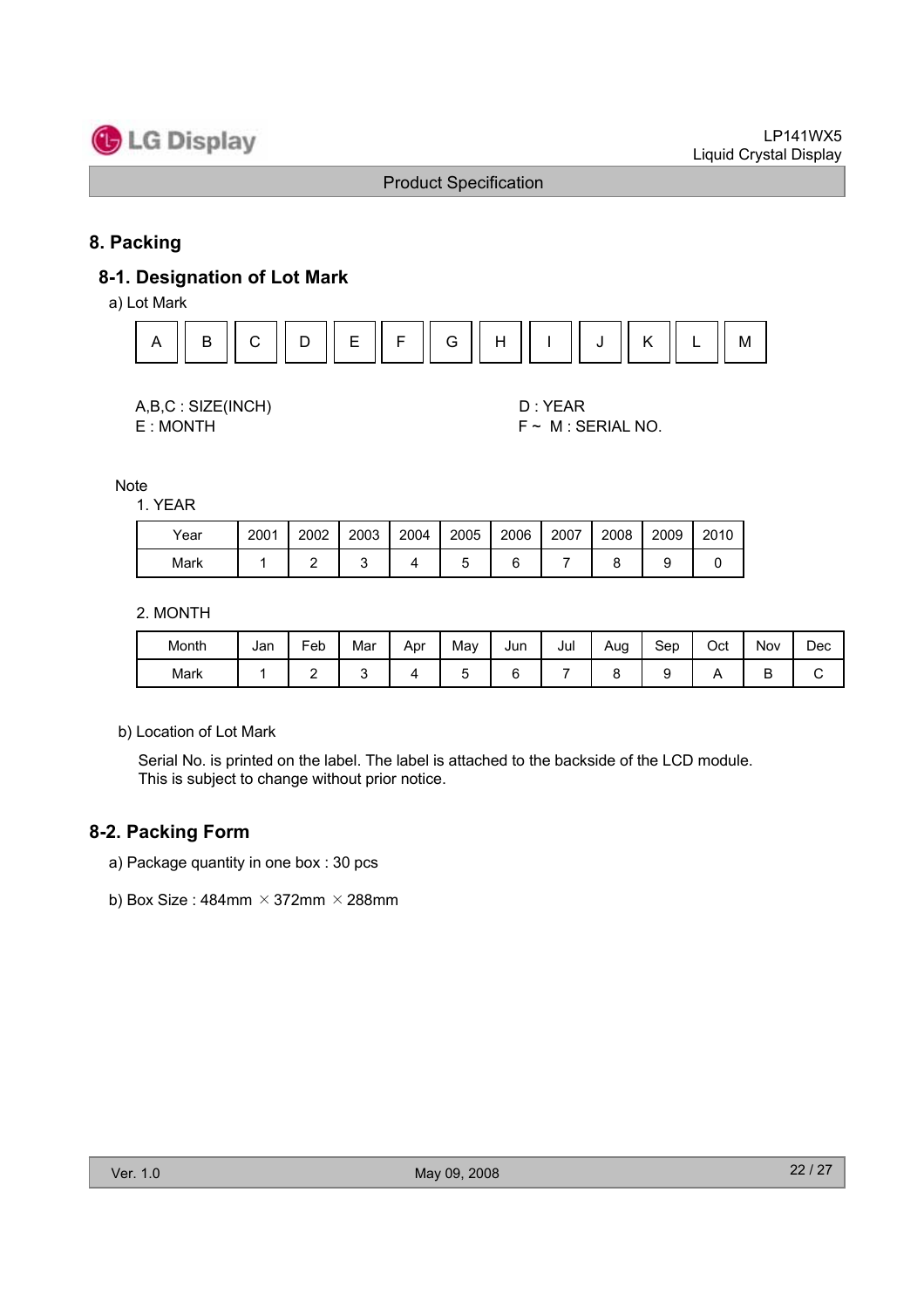

#### **9. PRECAUTIONS**

Please pay attention to the followings when you use this TFT LCD module.

#### **9-1. MOUNTING PRECAUTIONS**

- (1) You must mount a module using holes arranged in four corners or four sides.
- (2) You should consider the mounting structure so that uneven force (ex. Twisted stress) is not applied to the module. And the case on which a module is mounted should have sufficient strength so that external force is not transmitted directly to the module.
- (3) Please attach the surface transparent protective plate to the surface in order to protect the polarizer. Transparent protective plate should have sufficient strength in order to the resist external force.
- (4) You should adopt radiation structure to satisfy the temperature specification.
- (5) Acetic acid type and chlorine type materials for the cover case are not desirable because the former generates corrosive gas of attacking the polarizer at high temperature and the latter causes circuit break by electro-chemical reaction.
- (6) Do not touch, push or rub the exposed polarizers with glass, tweezers or anything harder than HB pencil lead. And please do not rub with dust clothes with chemical treatment. Do not touch the surface of polarizer for bare hand or greasy cloth.(Some cosmetics are detrimental
- to the polarizer.) (7) When the surface becomes dusty, please wipe gently with absorbent cotton or other soft materials like chamois soaks with petroleum benzene. Normal-hexane is recommended for cleaning the adhesives used to attach front / rear polarizers. Do not use acetone, toluene and alcohol because they cause
- chemical damage to the polarizer. (8) Wipe off saliva or water drops as soon as possible. Their long time contact with polarizer causes
- deformations and color fading.
- (9) Do not open the case because inside circuits do not have sufficient strength.

#### **9-2. OPERATING PRECAUTIONS**

- (1) The spike noise causes the mis-operation of circuits. It should be lower than following voltage :  $V=\pm 200$ mV(Over and under shoot voltage)
- (2) Response time depends on the temperature.(In lower temperature, it becomes longer.)
- (3) Brightness depends on the temperature. (In lower temperature, it becomes lower.) And in lower temperature, response time(required time that brightness is stable after turned on) becomes longer.
- (4) Be careful for condensation at sudden temperature change. Condensation makes damage to polarizer or electrical contacted parts. And after fading condensation, smear or spot will occur.
- (5) When fixed patterns are displayed for a long time, remnant image is likely to occur.
- (6) Module has high frequency circuits. Sufficient suppression to the electromagnetic interference shall be done by system manufacturers. Grounding and shielding methods may be important to minimized the interference.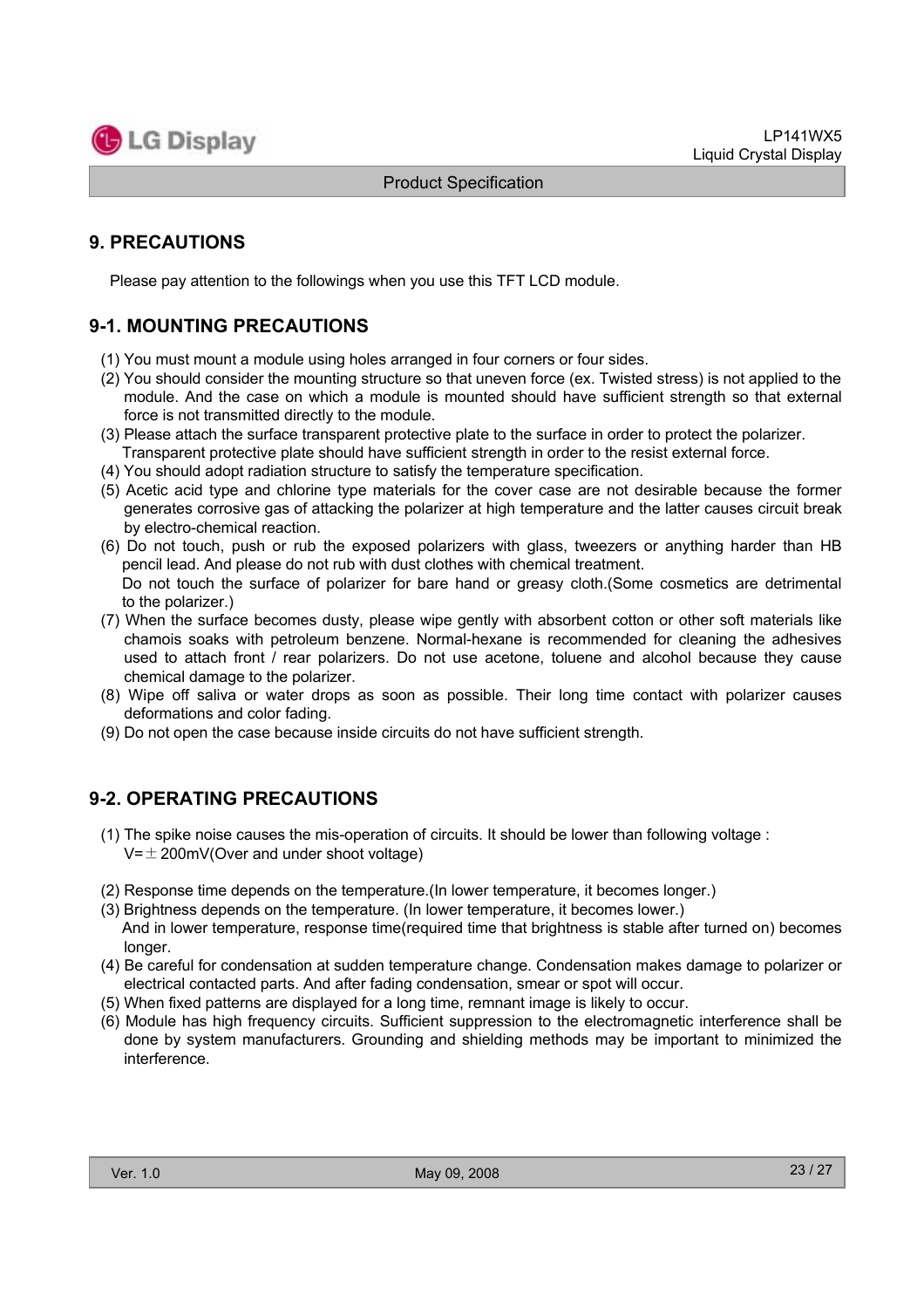

#### **9-3. ELECTROSTATIC DISCHARGE CONTROL**

Since a module is composed of electronic circuits, it is not strong to electrostatic discharge. Make certain that treatment persons are connected to ground through wrist band etc. And don't touch interface pin directly.

#### **9-4. PRECAUTIONS FOR STRONG LIGHT EXPOSURE**

Strong light exposure causes degradation of polarizer and color filter.

#### **9-5. STORAGE**

When storing modules as spares for a long time, the following precautions are necessary.

- (1) Store them in a dark place. Do not expose the module to sunlight or fluorescent light. Keep the temperature between  $5^{\circ}$ C and  $35^{\circ}$ C at normal humidity.
- (2) The polarizer surface should not come in contact with any other object. It is recommended that they be stored in the container in which they were shipped.

#### **9-6. HANDLING PRECAUTIONS FOR PROTECTION FILM**

- (1) When the protection film is peeled off, static electricity is generated between the film and polarizer. This should be peeled off slowly and carefully by people who are electrically grounded and with well ion-blown equipment or in such a condition, etc.
- (2) The protection film is attached to the polarizer with a small amount of glue. If some stress is applied to rub the protection film against the polarizer during the time you peel off the film, the glue is apt to remain on the polarizer.

Please carefully peel off the protection film without rubbing it against the polarizer.

- (3) When the module with protection film attached is stored for a long time, sometimes there remains a very small amount of glue still on the polarizer after the protection film is peeled off.
- (4) You can remove the glue easily. When the glue remains on the polarizer surface or its vestige is recognized, please wipe them off with absorbent cotton waste or other soft material like chamois soaked with normal-hexane.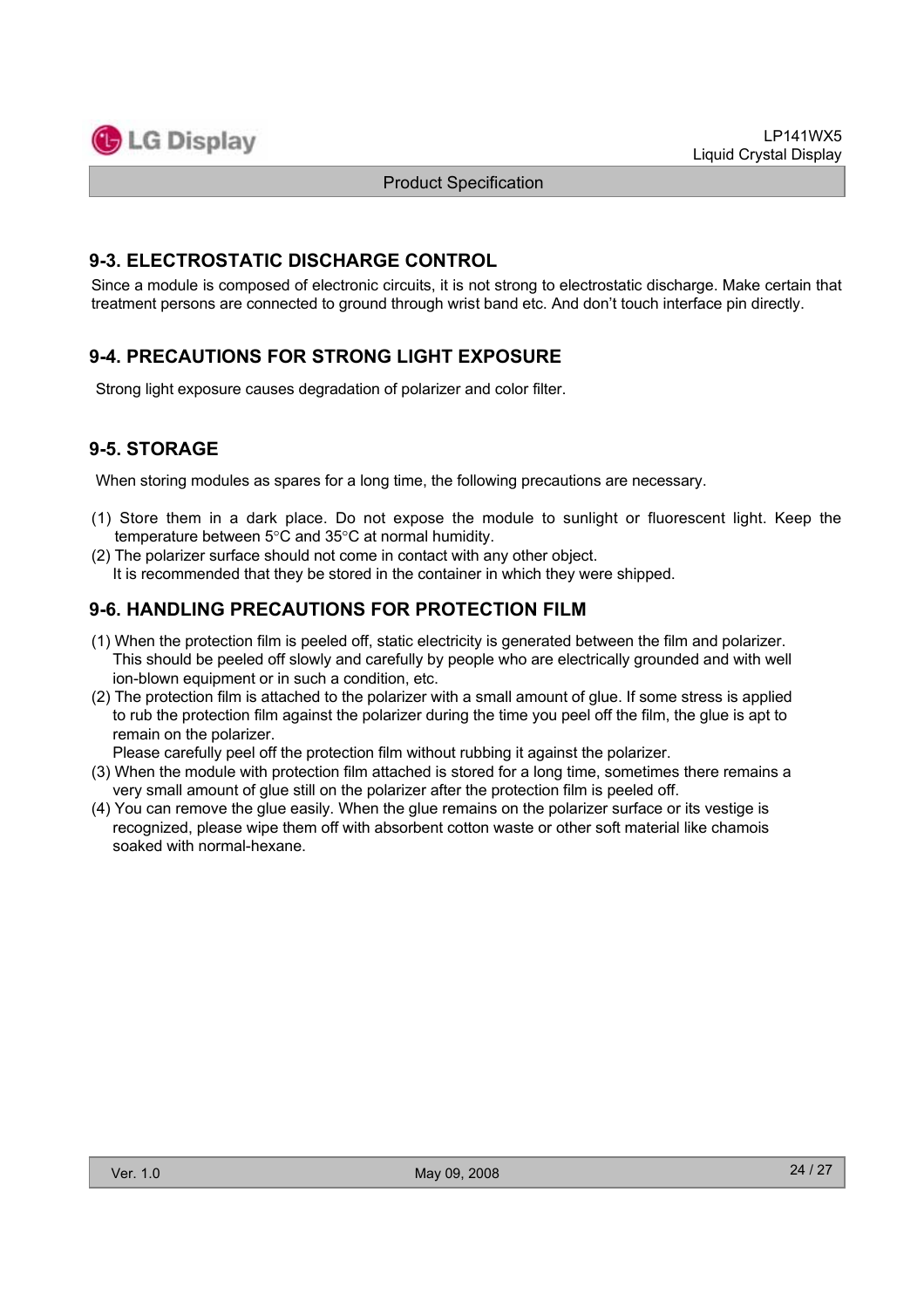

### **APPENDIX A. Enhanced Extended Display Identification Data (EEDIDTM) 1/3**

|                                      | <b>Byte</b>             | <b>Byte</b>          | <b>Field Name and Comments</b>                                                                                                     | <b>Value</b> |  |  |  |  |
|--------------------------------------|-------------------------|----------------------|------------------------------------------------------------------------------------------------------------------------------------|--------------|--|--|--|--|
|                                      | (Dec)<br>$\bf{0}$       | (Hex)<br>00          | Header                                                                                                                             | (Hex)<br>00  |  |  |  |  |
|                                      | $\mathbf{1}$            | 01                   | Header                                                                                                                             | $\bf FF$     |  |  |  |  |
|                                      | $\mathbf{2}$            | 02                   | Header                                                                                                                             | $\bf FF$     |  |  |  |  |
|                                      | $\overline{\mathbf{3}}$ | 03                   | Header                                                                                                                             | $\bf FF$     |  |  |  |  |
|                                      | 4                       | 04                   | Header                                                                                                                             | FF           |  |  |  |  |
|                                      | 5                       | 05                   | Header                                                                                                                             | $\bf FF$     |  |  |  |  |
|                                      | 6                       | 06                   | Header                                                                                                                             | $\bf FF$     |  |  |  |  |
|                                      | $\overline{7}$          | 07                   | Header                                                                                                                             | 00           |  |  |  |  |
|                                      | 8                       | 08                   | EISA manufacture code (3 Character ID)<br>LGD                                                                                      | 30           |  |  |  |  |
|                                      | 9<br>10                 | 09<br>0A             | EISA manufacture code (Compressed ASC    )<br>Panel Supplier Reserved - Product Code<br>0166h                                      | E4<br>66     |  |  |  |  |
|                                      | 11                      | 0 <sub>B</sub>       | (Hex LSB first)                                                                                                                    | 01           |  |  |  |  |
| Vendor/Product<br><b>EDID Vasion</b> | 12                      | 0C                   | LCD Module Serial No - Preferred but Optional ("0" If not used)                                                                    | 00           |  |  |  |  |
|                                      | 13                      | 0 <sub>D</sub>       | LCD Module Serial No - Preferred but Optional ("0" If not used)                                                                    | 00           |  |  |  |  |
|                                      | 14<br>15                | 0 <sub>E</sub><br>0F | LCD Module Serial No - Preferred but Optional ("0" If not used)<br>LCD Module Serial No - Preferred but Optional ("0" If not used) | 00<br>00     |  |  |  |  |
|                                      | 16                      | 10                   | Week of Manufacture<br>00 weeks                                                                                                    | 00           |  |  |  |  |
|                                      | 17                      | 11                   | Year of Manufacture<br>2008 years                                                                                                  | 12           |  |  |  |  |
|                                      | 18<br>19                | 12<br>13             | EDID structure version $# = 1$<br>EDID revision $# = 3$                                                                            | 01<br>03     |  |  |  |  |
|                                      | 20                      | 14                   | Video input Definition = Digital signal                                                                                            | 80           |  |  |  |  |
| Parameters                           | 21                      | 15                   | Max H image size (Rounded cm) = $30 \text{ cm}$                                                                                    | 1E           |  |  |  |  |
| Display                              | 22                      | 16                   | Max V image size (Rounded cm) = $19 \text{ cm}$                                                                                    | 13           |  |  |  |  |
|                                      | 23                      | 17                   | Display gamma = $(gamma*100)-100$ = Example: $(2.2*100)-100=120$ = 2.2 Gamma                                                       | 78           |  |  |  |  |
|                                      | 24                      | 18                   | Feature Support (no DPMS, no Active Off/Very Low Power, RGB color display, Timing BLK 1,no<br>GTF)                                 | 0A           |  |  |  |  |
|                                      | 25                      | 19                   | Red/Green Low Bits (RxRy/GxGy)                                                                                                     | 95           |  |  |  |  |
|                                      | 26                      | 1 A                  | Blue/White Low Bits (BxBy/WxWy)                                                                                                    | F5           |  |  |  |  |
|                                      | 27                      | 1B                   | Red X<br>$Rx = 0.568$                                                                                                              | 91           |  |  |  |  |
|                                      | 28                      | 1C                   | Red Y<br>$Ry = 0.341$                                                                                                              | 57           |  |  |  |  |
| <b>Parel Color Coordinates</b>       | 29                      | 1 <sub>D</sub>       | Green $X$ Gx = 0.337                                                                                                               | 56           |  |  |  |  |
|                                      | 30                      | 1E                   | Green Y Gy = $0.548$                                                                                                               |              |  |  |  |  |
|                                      | 31                      | 1F                   | Blue X<br>$Bx = 0.159$                                                                                                             |              |  |  |  |  |
|                                      | 32                      | 20                   | Blue Y<br>$By = 0.120$                                                                                                             |              |  |  |  |  |
|                                      | 33                      | 21                   | White $X$ $Wx = 0.313$                                                                                                             |              |  |  |  |  |
|                                      | 34                      | 22                   | White Y<br>$Wy = 0.329$                                                                                                            |              |  |  |  |  |
|                                      | 35                      | 23                   | Established timing 1 (00h if not used)                                                                                             | 00           |  |  |  |  |
| Established<br>Timings               | 36                      | 24                   | Established timing 2 (00h if not used)                                                                                             | 00           |  |  |  |  |
|                                      | 37                      | 25                   | Manufacturer's timings (00h if not used)                                                                                           | 00           |  |  |  |  |
|                                      | 38                      | 26                   | Standard timing ID1 (01h if not used)                                                                                              | 01           |  |  |  |  |
|                                      | 39                      | 27                   | Standard timing ID1 (01h if not used)                                                                                              | 01           |  |  |  |  |
|                                      | 40                      | 28                   | Standard timing ID2 (01h if not used)                                                                                              | 01           |  |  |  |  |
|                                      | 41                      | 29                   | Standard timing ID2 (01h if not used)                                                                                              | 01           |  |  |  |  |
|                                      | 42                      | 2A                   | Standard timing ID3 (01h if not used)                                                                                              | 01           |  |  |  |  |
|                                      | 43                      | 2B                   | Standard timing ID3 (01h if not used)                                                                                              | 01           |  |  |  |  |
|                                      | 44                      | 2C                   | Standard timing ID4 (01h if not used)                                                                                              | 01           |  |  |  |  |
|                                      | 45                      | 2D                   | Standard timing ID4 (01h if not used)                                                                                              | 01           |  |  |  |  |
|                                      | 46                      | 2E                   | Standard timing ID5 (01h if not used)                                                                                              | 01           |  |  |  |  |
|                                      | 47                      | 2F                   | Standard timing ID5 (01h if not used)                                                                                              | 01           |  |  |  |  |
| <b>Standard Timing ID</b>            | 48                      | 30                   | Standard timing ID6 (01h if not used)                                                                                              | 01           |  |  |  |  |
|                                      | 49                      | 31                   | Standard timing ID6 (01h if not used)                                                                                              | 01           |  |  |  |  |
|                                      | 50                      | 32                   | Standard timing ID7 (01h if not used)                                                                                              | 01           |  |  |  |  |
|                                      | 51                      | 33                   | Standard timing ID7 (01h if not used)                                                                                              | 01           |  |  |  |  |
|                                      | 52<br>53                | 34                   | Standard timing ID8 (01h if not used)                                                                                              | 01<br>01     |  |  |  |  |
|                                      |                         | 35                   | Standard timing ID8 (01h if not used)                                                                                              |              |  |  |  |  |
| Ver. 1.0                             |                         |                      | May 09, 2008                                                                                                                       | 25 / 27      |  |  |  |  |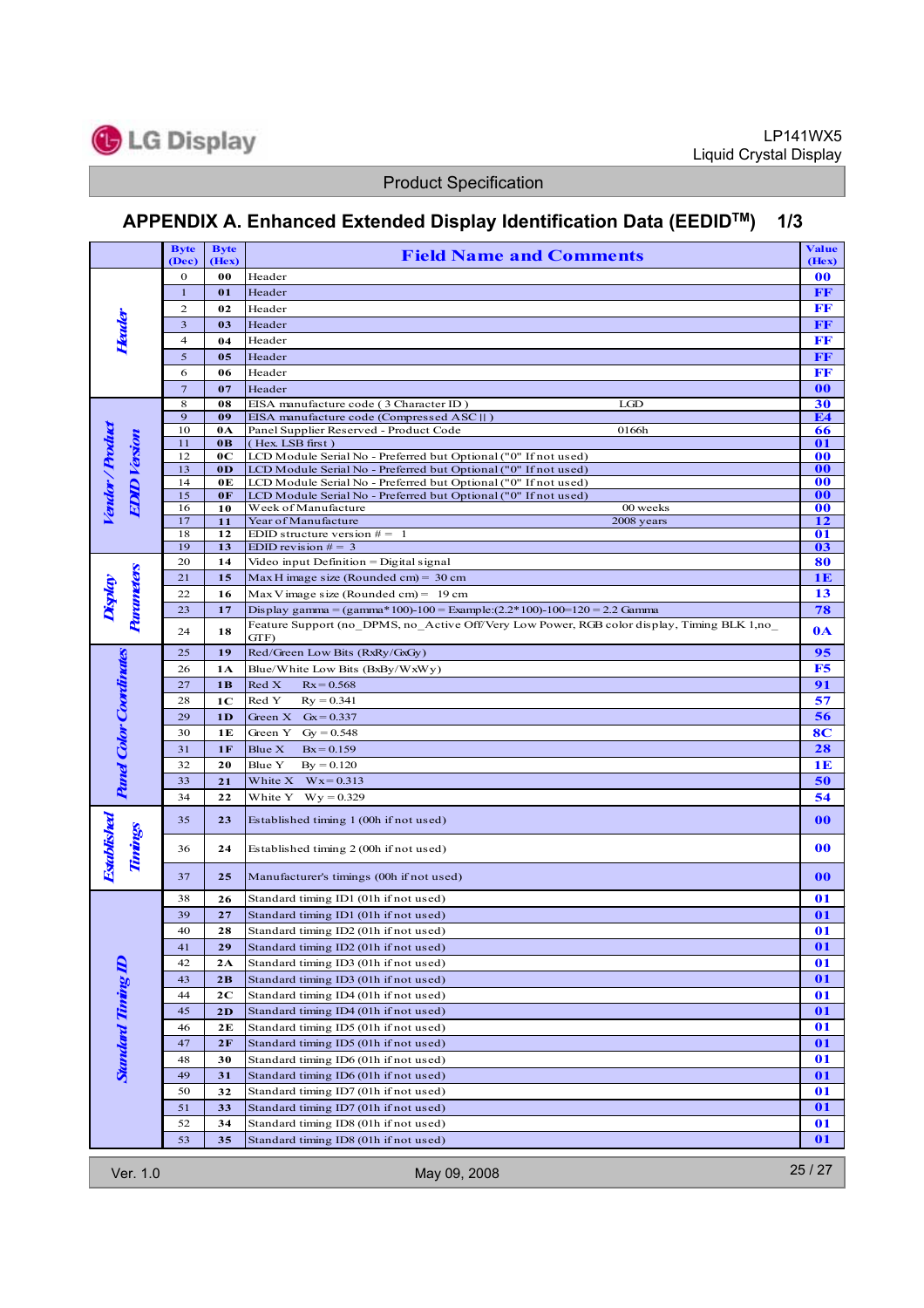

### **APPENDIX A. Enhanced Extended Display Identification Data (EEDIDTM) 2/3**

|                             | <b>Byte</b><br>(Dec)  | <b>Byte</b><br>(Hex) | <b>Field Name and Comments</b>                                                                                                                                                                                           | <b>Value</b><br>(Hex) |  |  |  |
|-----------------------------|-----------------------|----------------------|--------------------------------------------------------------------------------------------------------------------------------------------------------------------------------------------------------------------------|-----------------------|--|--|--|
| <b>Turing Descriptor #1</b> | 54                    | 36                   | Pixel Clock/10,000 (LSB)<br>69.3 MHz @ 60Hz                                                                                                                                                                              | 12                    |  |  |  |
|                             | 55                    | 37                   | Pixel Clock/10,000 (MSB)                                                                                                                                                                                                 | 1 <sub>B</sub>        |  |  |  |
|                             | 56                    | 38                   | Horizontal Active<br>(lower 8 bits)<br>1280 Pixels                                                                                                                                                                       | 00                    |  |  |  |
|                             | 57                    | 39                   | Horizontal Blanking(Thp-HA)<br>(lower 8 bits)<br>126 Pixels                                                                                                                                                              | 7E                    |  |  |  |
|                             | 58                    | 3A                   | Horizontal Active / Horizontal Blanking(Thp-HA) (upper 4:4bits)                                                                                                                                                          | 50                    |  |  |  |
|                             | 59                    | 3B                   | Vertical Avtive<br>800 Lines                                                                                                                                                                                             | 20                    |  |  |  |
|                             | 60                    | 3C                   | Vertical Blanking (Tvp-HA) (DE Blanking typ.for DE only panels)<br>22 Lines                                                                                                                                              | 16                    |  |  |  |
|                             | 61                    | 3D                   | Vertical Active : Vertical Blanking (Tvp-HA) (upper 4:4bits)                                                                                                                                                             | 30                    |  |  |  |
|                             | 62                    | 3E                   | 48 Pixels<br>Horizontal Sync. Offset (Thfp)                                                                                                                                                                              | 30                    |  |  |  |
|                             | 63                    | 3F                   | 32 Pixels<br>Horizontal Sync Pulse Width (HSPW)                                                                                                                                                                          | <b>20</b>             |  |  |  |
|                             | 64                    | 40                   | Vertical Sync Offset(Tvfp): Sync Width (VSPW)<br>3 Lines: 6 Lines                                                                                                                                                        | 36                    |  |  |  |
|                             | 65                    | 41                   | Horizontal Vertical Sync Offset/Width<br>(upper 2bits)                                                                                                                                                                   | 00                    |  |  |  |
|                             | 66                    | 42                   | Horizontal Image Size (mm)<br>304 mm                                                                                                                                                                                     | 30                    |  |  |  |
|                             | 67                    | 43                   | Vertical Image Size<br>190 mm<br>(mm)                                                                                                                                                                                    | BE                    |  |  |  |
|                             | 68                    | 44                   | Horizontal Image Size / Vertical Image Size                                                                                                                                                                              | 10                    |  |  |  |
|                             | 69                    | 45                   | Horizontal Border = $0$ (Zero for Notebook LCD)                                                                                                                                                                          | 00                    |  |  |  |
|                             | 70                    | 46                   | (Zero for Notebook LCD)<br>Vertical Border $= 0$                                                                                                                                                                         | 00                    |  |  |  |
|                             | 71                    | 47                   | Non-Interlace, Normal display, no stereo, Digital Separate (Vsync NEG, Hsync NEG), DE only note:<br>LSB is set to '1' if panel is DE-timing only. H/V can be ignored.                                                    | 19                    |  |  |  |
|                             | 72                    | 48                   | Flag                                                                                                                                                                                                                     | 00                    |  |  |  |
|                             | 73                    | 49                   | Flag                                                                                                                                                                                                                     | 00                    |  |  |  |
|                             | 74                    | 4A                   | Flag                                                                                                                                                                                                                     | 00                    |  |  |  |
|                             | 75                    | 4B                   | Data Type Tag (Descriptor Defined by manufacturer)                                                                                                                                                                       | 00                    |  |  |  |
|                             | 76                    | 4C                   | Flag                                                                                                                                                                                                                     | 00                    |  |  |  |
|                             | 77                    | 4 <sub>D</sub>       | Descriptor Defined by manufacturer                                                                                                                                                                                       | 00                    |  |  |  |
|                             | 78                    | 4E                   | Descriptor Defined by manufacturer                                                                                                                                                                                       | 00                    |  |  |  |
|                             | 79                    | 4F                   | Descriptor Defined by manufacturer                                                                                                                                                                                       | 00                    |  |  |  |
|                             | 80                    | 50                   | Descriptor Defined by manufacturer                                                                                                                                                                                       | 00                    |  |  |  |
|                             | 81                    | 51                   | Descriptor Defined by manufacturer                                                                                                                                                                                       | 00                    |  |  |  |
| <b>Timing Descriptor #2</b> | 82                    | 52                   | Descriptor Defined by manufacturer                                                                                                                                                                                       | 00                    |  |  |  |
|                             | 83                    | 53                   | Descriptor Defined by manufacturer                                                                                                                                                                                       | 00                    |  |  |  |
|                             | 84<br>85              | 54                   | Descriptor Defined by manufacturer                                                                                                                                                                                       | 00                    |  |  |  |
|                             | 86                    | 55<br>56             | Descriptor Defined by manufacturer<br>Descriptor Defined by manufacturer                                                                                                                                                 | 00<br>00              |  |  |  |
|                             | 87                    | 57                   | Descriptor Defined by manufacturer                                                                                                                                                                                       | 00                    |  |  |  |
|                             | 88                    | 58                   | Descriptor Defined by manufacturer                                                                                                                                                                                       | 00                    |  |  |  |
|                             | 89                    | 59                   | Descriptor Defined by manufacturer                                                                                                                                                                                       | 00                    |  |  |  |
|                             | 90                    | 5Α                   | Flag                                                                                                                                                                                                                     | 00                    |  |  |  |
| Timing Descriptor #3        | 91                    | 5B                   | Flag                                                                                                                                                                                                                     | 00                    |  |  |  |
|                             | 92                    | 5C                   | Flag                                                                                                                                                                                                                     | 00                    |  |  |  |
|                             | 93                    | 5 <sub>D</sub>       | Data Type Tag (ASCII String)                                                                                                                                                                                             | FE                    |  |  |  |
|                             | 94                    | 5E                   | Flag                                                                                                                                                                                                                     | 00                    |  |  |  |
|                             | 95                    | 5F                   | <b>ASCII String</b><br>L                                                                                                                                                                                                 | 4 <sub>C</sub>        |  |  |  |
|                             | 96                    | 60                   | <b>ASCII String</b><br>G                                                                                                                                                                                                 | 47                    |  |  |  |
|                             | 97                    | 61                   | <b>ASCII String</b>                                                                                                                                                                                                      | <b>20</b>             |  |  |  |
|                             | 98                    | 62                   | <b>ASCII String</b><br>D                                                                                                                                                                                                 | 44                    |  |  |  |
|                             | 99                    | 63                   | ASCII String<br>$\mathbf{i}$                                                                                                                                                                                             | 69                    |  |  |  |
|                             | 100                   | 64                   | ASCII String<br>s                                                                                                                                                                                                        | 73                    |  |  |  |
|                             | 101                   | 65                   | <b>ASCII String</b><br>$\mathbf{p}$                                                                                                                                                                                      | 70                    |  |  |  |
|                             | 102                   | 66                   | <b>ASCII String</b><br>1                                                                                                                                                                                                 | 6C                    |  |  |  |
|                             | 103                   | 67                   | ASCII String<br>$\bf a$                                                                                                                                                                                                  | 61                    |  |  |  |
|                             | 104                   | 68                   | <b>ASCII String</b><br>У                                                                                                                                                                                                 | 79                    |  |  |  |
|                             | 105<br>106            | 69<br>6A             | Manufacturer $P/N(If \le 13 \text{ char} \ge 0$ Ah, then terminate with ASC    code 0Ah, set remaining char = 20h)<br>Manufacturer P/N(If<13 char--> 0Ah, then terminate with ASC    code 0Ah, set remaining char = 20h) | $0\text{A}$<br>20     |  |  |  |
|                             | 107                   | 6B                   | Manufacturer P/N(If<13 char--> 0Ah, then terminate with ASC    code 0Ah, set remaining char = 20h)                                                                                                                       | 20                    |  |  |  |
|                             |                       |                      |                                                                                                                                                                                                                          |                       |  |  |  |
| Ver. 1.0                    | 26/27<br>May 09, 2008 |                      |                                                                                                                                                                                                                          |                       |  |  |  |